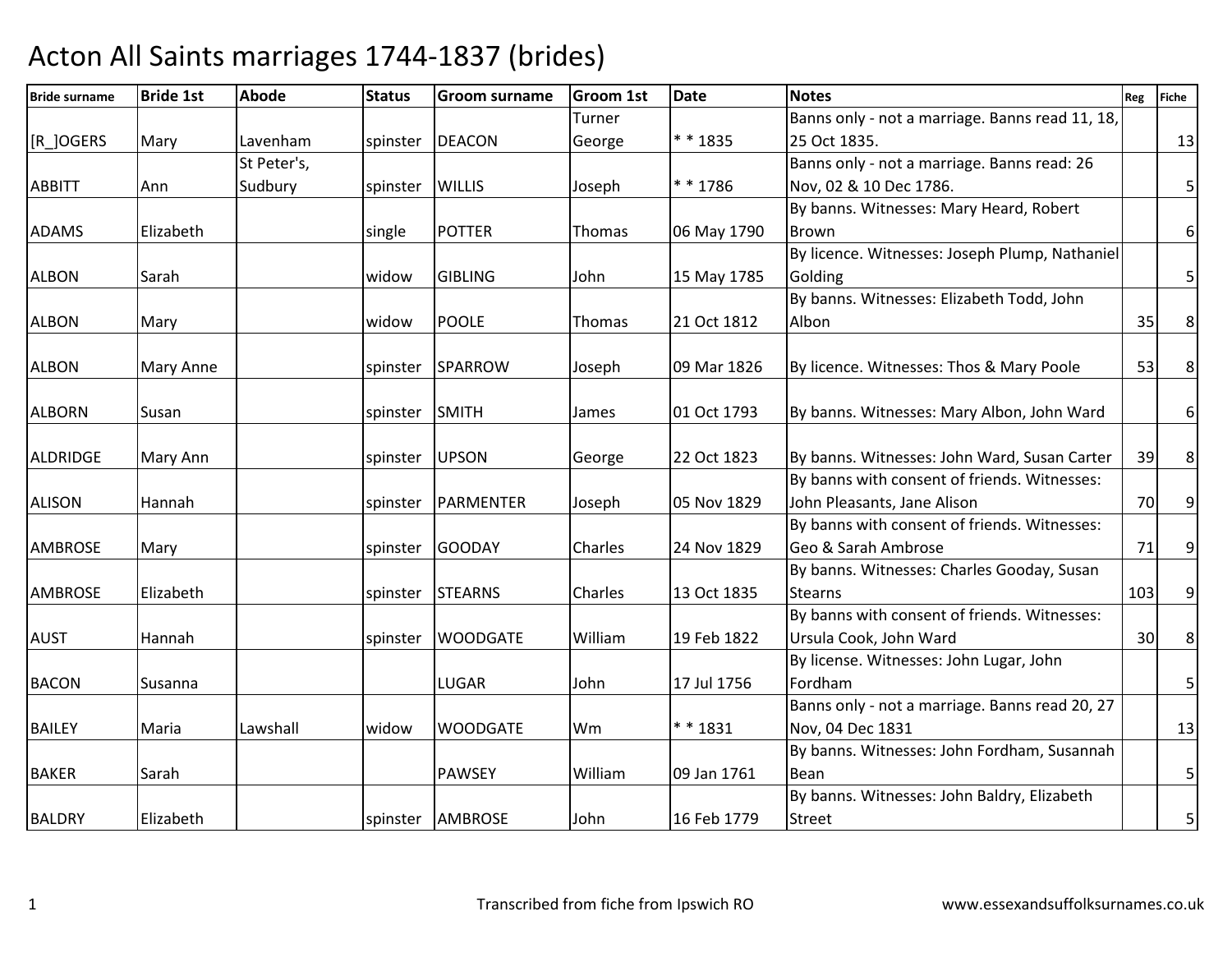#### Bride surname Bride 1st Abodee Status Groom surname Groom 1st Date Notes Notes Reg Fiche BARKER Sarah Great Waldingfieldspinster SIMPSON Mordecai 21 Oct 1819 By banns. Witnesses: John & Hannah Simpson | 17 8 BARRELL Mary Nary Spinster GLADDEN Robert 09 Nov 1794  $\log$  Nov 1794 By banns. Witnesses: John & Elizth Meggs 6BARRET **Elizabeth** Great Waldingfield UPSON Daniel 28 Mar 1833 By banns with consent of friends. Witnesses: John Rush, Sarah Upsonn 87 9 BASS Susanna<br>BEAN Rebecca Sudbury, Suffolkwidow FULLER Andrew 03 Mar 1746/7<br>GARWOOD Robert 26 Sep 1748 By licence 3<br>By banns 3 BEANN Rebecca GARWOOD Robert 26 Sep 1748 By banns Rebecca 3 BEAN Elizabeth spinster LOVE William 10 Nov 1819 10 Nov 1819 | By licence. Witnesses: Geo. Bean, John Ward <sup>18</sup> <sup>8</sup> BEAR Sarah widow BRAND William 28 Nov 1827By licence. The groom is William Brand jnr. Witnesses: Oliver Brand, Lucy Halee 60 8 BICKERSTETH Elizabeth | 2000 COTTLEY | Lawrence | 08 Oct 1835 By licence with consent of friends. Witnesses: Sarah Ottley, Edward Bickerstethh | 102 | 9 | BIDDEN Frances | spinster NEWLAND | John 08 Dec 1834 By banns with consent of friends. Witnesses: John Ward, Jane Gibbss 98 9 BIRD Ann Great Waldingfieldd spinster PEEL John \* Oct 1783 Banns only - not a marriage. Banns read: 05, 12, 19 Oct. 1783. 5BLACKADER Elizabeth | widow CORDER | John | 04 Feb 1808 04 Feb 1808 By licence. Witnesses: James Coe, Eliza. Tiffen<br>01 Oct 1751  $\begin{array}{c|c}\n20 & 8 \\
\hline\n3\n\end{array}$ **BORDER**  Sarah single BUTCHER John 01 Oct 1751 <sup>3</sup> BOREHAM |Hannah | | | |BLACKADER |James 02 Jul 1761 By license. Witnesses: George Death, Mary Hurlstonn 5 BOREHAM Ann 1798 Spinster GAME Willm 27 Nov 1798 By banns. Witnesses: George Bowes, John **Ward** 6BOWELL Elizabeth spinster MOWER John 05 Dec 1789 O5 Dec 1789 | By licence. Witnesses: John & Ann Mower 6BOWERS Susan 1988 Spinster WAYPOLE William 15 Mar 1828 By banns with consent of friends. Witnesses: Daniel Upson, Mary Kelleyy 63 8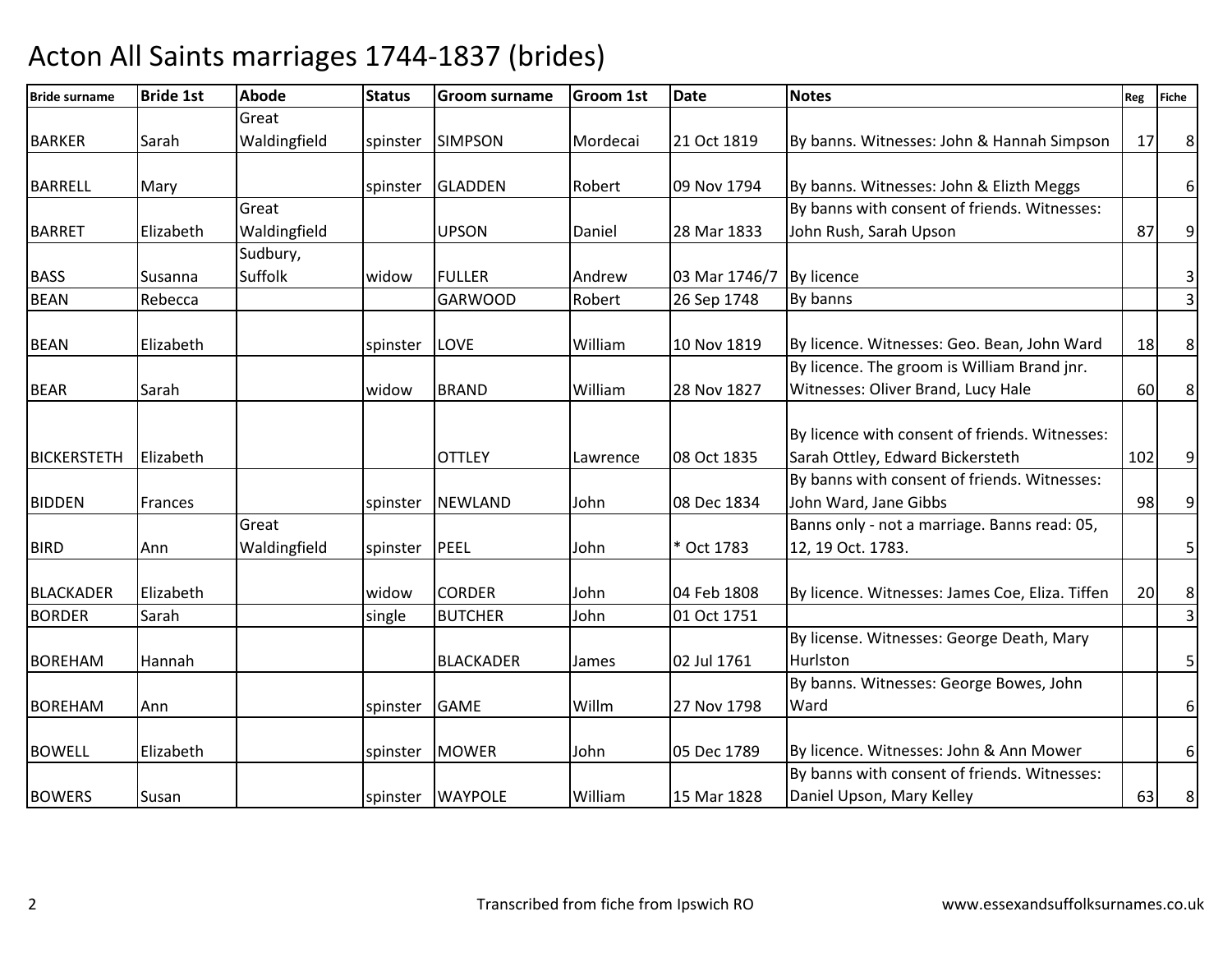| <b>Bride surname</b> | <b>Bride 1st</b> | <b>Abode</b> | <b>Status</b>  | <b>Groom surname</b> | <b>Groom 1st</b> | <b>Date</b> | <b>Notes</b>                                    | Reg | <b>Fiche</b>            |
|----------------------|------------------|--------------|----------------|----------------------|------------------|-------------|-------------------------------------------------|-----|-------------------------|
|                      |                  |              |                |                      |                  |             |                                                 |     |                         |
|                      |                  |              |                |                      |                  |             | By banns with consent of friends. Witnesses:    |     |                         |
| <b>BOWERS</b>        | Ann              |              | spinster STEED |                      | Robert           | 17 May 1831 | Thomas Steed, Robert George Lewis               | 76  | 9                       |
|                      |                  |              |                |                      |                  |             |                                                 |     |                         |
|                      |                  |              |                |                      |                  |             | By banns with consent of friends. Witnesses:    |     |                         |
| <b>BOWERS</b>        | Jemima           |              | spinster       | <b>BOREHAM</b>       | George           | 13 Jan 1837 | William Bowers, Robert Bickersteth              | 106 | 9                       |
|                      |                  |              |                |                      |                  |             | Banns only - not a marriage. Banns read 13, 20, |     |                         |
| <b>BOWERS</b>        | Martha           |              | spinster       | DAY                  | Thomas           | * * 1829    | 27 Sep 1829                                     |     | 13                      |
|                      |                  |              |                |                      |                  |             | By licence with consent of parents. Witnesses:  |     |                         |
|                      |                  |              |                |                      |                  |             |                                                 |     |                         |
| <b>BOWES</b>         | Mary             |              | single         | <b>GIBLING</b>       | George           | 22 Apr 1781 | George Bows jnr., Susan Gibling                 |     | $\overline{5}$          |
|                      |                  |              |                |                      |                  |             | By banns. Witnesses: James Todd, Mary           |     |                         |
| <b>BOWES</b>         | Ann              |              | spinster       | <b>GOLDING</b>       | Abraham          | 25 Apr 1793 | <b>Brewster</b>                                 |     | $\boldsymbol{6}$        |
|                      |                  |              |                |                      |                  |             | Banns only - not a marriage. Banns read 06, 13, |     |                         |
| <b>BOYDEN</b>        | Hannah           | Lavenham     | spinster       | <b>DOWE</b>          | Edward           | * Sep 1772  | 20 Sep 1772.                                    |     | $\overline{5}$          |
|                      |                  |              |                |                      | Bart-            |             |                                                 |     |                         |
| <b>BRAILEY</b>       | Elizabeth        |              | single         | <b>GOLDING</b>       | holomew          | 05 Jan 1752 |                                                 |     | 3                       |
|                      |                  |              |                |                      | William          |             | By licence. Witnesses: Thomas Brand, Harriot    |     |                         |
| <b>BRAND</b>         | Esther           |              | spinster       | <b>COOK</b>          | Henry            | 27 Apr 1819 | <b>Watts</b>                                    | 16  | $\bf 8$                 |
|                      |                  |              |                |                      |                  |             | By banns. Witnesses: Ann Day, Nathaniela        |     |                         |
| <b>BRAY</b>          | Mary             |              | widow          | <b>SAMFORD</b>       | John             | 21 Apr 1789 | Golding                                         |     | $\boldsymbol{6}$        |
|                      |                  |              |                |                      |                  |             | By banns. Witnesses: Elizabeth Braybrook,       |     |                         |
| <b>BRAYBROOK</b>     | Sarah            |              | spinster       | <b>CADGE</b>         | Robert           | 05 Nov 1789 | Thomas Cadge                                    |     | $\boldsymbol{6}$        |
| <b>BRAYLY</b>        | Mary             |              |                | <b>WILLIS</b>        | Samll            | 27 Feb 1754 |                                                 |     | $\overline{\mathbf{3}}$ |
|                      |                  |              |                |                      |                  |             |                                                 |     |                         |
| <b>BREWER</b>        | Elizabeth        |              | single         | <b>THEOBAL</b>       | Jerimiah         | 02 Nov 1780 | By banns. Witnesses: Phillip Curtis, John Reeve |     | $\overline{5}$          |
|                      |                  |              |                |                      |                  |             | By banns. Witnesses: Philip Curtis, John        |     |                         |
| <b>BREWER</b>        | Margaret         |              | widow          | <b>MEDCAP</b>        | John             | 23 Nov 1780 | Slipper?                                        |     | 5                       |
|                      |                  |              |                |                      |                  |             |                                                 |     |                         |
| <b>BREWSTER</b>      | Elizabeth        |              | spinster       | <b>TODD</b>          | James            | 22 Mar 1791 | By licence. Witnesses: Mary & Sarah Brewster    |     | $6\,$                   |
|                      |                  |              |                |                      |                  |             | By licence. Witnesses: Hannah Mills, Elizth     |     |                         |
| <b>BREWSTER</b>      | Sarah            |              |                | <b>COE</b>           | George           | 05 Dec 1797 | Pearson                                         |     | $\boldsymbol{6}$        |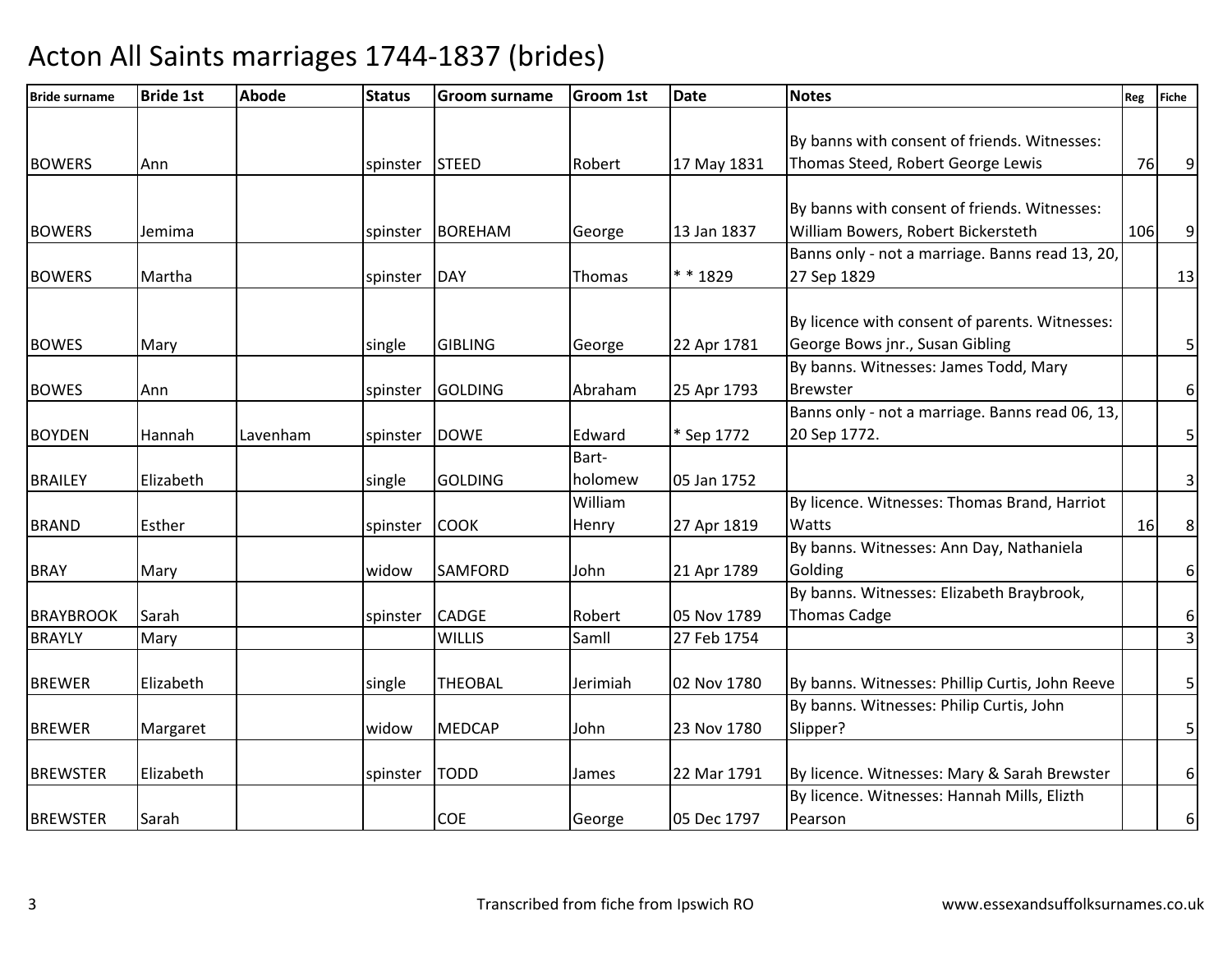| <b>Bride surname</b> | <b>Bride 1st</b> | <b>Abode</b> | <b>Status</b> | <b>Groom surname</b> | <b>Groom 1st</b> | <b>Date</b> | <b>Notes</b>                                   | Reg | <b>Fiche</b>     |
|----------------------|------------------|--------------|---------------|----------------------|------------------|-------------|------------------------------------------------|-----|------------------|
|                      |                  |              |               |                      |                  |             |                                                |     |                  |
| <b>BREWSTER</b>      | Anne             |              | widow         | <b>UNDERWOOD</b>     | John             | 21 Jan 1819 | By licence. Witnesses: John & Mary Green       | 15  | $\boldsymbol{8}$ |
|                      |                  |              |               |                      |                  |             | By banns with consent of friends. Witnesses:   |     |                  |
| <b>BREWSTER</b>      | Mary             |              | widow         | <b>OFFORD</b>        | John             | 19 Oct 1821 | George Upson, John Ward                        | 28  | $\,8\,$          |
|                      |                  |              |               |                      |                  |             | By banns with consent of friends. Witnesses:   |     |                  |
| <b>BREWSTER</b>      | Martha           |              | spinster      | <b>MOTHERSOLE</b>    | Simon            | 20 Oct 1824 | Saml. Brewster, John Ward                      | 44  | $\,8\,$          |
|                      |                  |              |               |                      |                  |             | By banns. Witnesses: Susan & Elizabeth         |     |                  |
| <b>BREWSTER</b>      | Maria            |              | spinster      | <b>MORLEY</b>        | Robert           | 31 Oct 1826 | <b>Brewster</b>                                | 57  | $\bf 8$          |
|                      |                  |              |               |                      |                  |             | By banns with consent of friends. Witnesses:   |     |                  |
| <b>BROWN</b>         | Clara            |              | spinster      | <b>BEALES</b>        | John             | 14 Oct 1822 | Samuel Drury, John Ward                        | 34  | $\bf 8$          |
|                      |                  |              |               |                      |                  |             | By banns with consent of friends. Witnesses:   |     |                  |
| <b>BROWN</b>         | Milly            |              | spinster      | <b>COKER</b>         | Thomas           | 19 Feb 1833 | James & Mary Pryke                             | 86  | $\overline{9}$   |
|                      |                  |              |               |                      |                  |             | By banns. Witnesses: Ambrose Strutt, Elizabeth |     |                  |
| <b>BRYANT</b>        | Sarah            |              | spinster      | <b>CLARK</b>         | Samuel           | 06 Nov 1787 | Alborn                                         |     | 5 <sup>1</sup>   |
|                      |                  |              |               |                      |                  |             |                                                |     |                  |
| <b>BURMAN</b>        | Sarah            |              | widow         | <b>BARRELL</b>       | Robert           | 02 Apr 1809 | By banns. Witnesses: John & Susannah Ward      | 27  | $\bf 8$          |
|                      |                  |              |               |                      |                  |             | By license. Witnesses: Samuel Chapman, John    |     |                  |
| <b>CADGE</b>         | Elisabeth        |              | single        | <b>MUMFORD</b>       | Robert           | 12 Apr 1774 | <b>Brewer</b>                                  |     | $\overline{5}$   |
|                      |                  |              |               |                      |                  |             | By licence with consent of friends. Groom is   |     |                  |
|                      |                  |              |               |                      |                  |             | George Underwood jnr. Witnesses: Charles       |     |                  |
| <b>CADY</b>          | Sarah            |              | spinster      | <b>UNDERWOOD</b>     | George           | 31 May 1831 | Ray, Mary Ann Cady                             | 78  | 9                |
|                      |                  |              |               |                      |                  |             | By licence with consent of friends. Witnesses: |     |                  |
| <b>CADY</b>          | Lydia            |              | spinster      | <b>ROOT</b>          | Isaac            | 08 Mar 1836 | George & Mary Ann Cady                         | 104 | $\overline{9}$   |
|                      |                  |              |               |                      |                  |             | By banns with consent of friends. Witnesses:   |     |                  |
| <b>CAMP</b>          | Mary             |              | spinster      | <b>KING</b>          | John             | 15 Nov 1825 | Robert Clark, Sarah King                       | 51  | $\,8\,$          |
|                      |                  |              |               |                      |                  |             | By banns with consent of friends. Witnesses:   |     |                  |
| <b>CAMP</b>          | Maria            |              | spinster      | <b>GARROD</b>        | William          | 10 Mar 1829 | James Ford, Elizabeth Albon                    | 67  | $\overline{9}$   |
|                      |                  |              |               |                      |                  |             | By banns. Witnesses: Rebecca Pleasant, Aron    |     |                  |
| <b>CAMPION</b>       | Elizabeth        |              | spinster      | PARTRIDGE            | John             | 23 Sep 1804 | Carter                                         | 6   | 8                |
|                      |                  |              |               |                      |                  |             | By banns. Witnesses: James Stearns, Sarah      |     |                  |
| <b>CAMPION</b>       | Mary             |              | spinster      | <b>STEARNS</b>       | Charles          | 15 Jan 1812 | Sparrow                                        | 33  | 8 <sup>1</sup>   |
|                      |                  |              |               |                      |                  |             | By banns with consent of parents. Witnesses:   |     |                  |
| <b>CAMPION</b>       | Hannah           |              |               | spinster SIMPSON     | Thomas           | 11 Aug 1814 | John Ward, John Simpson                        | 4   | 8 <sup>1</sup>   |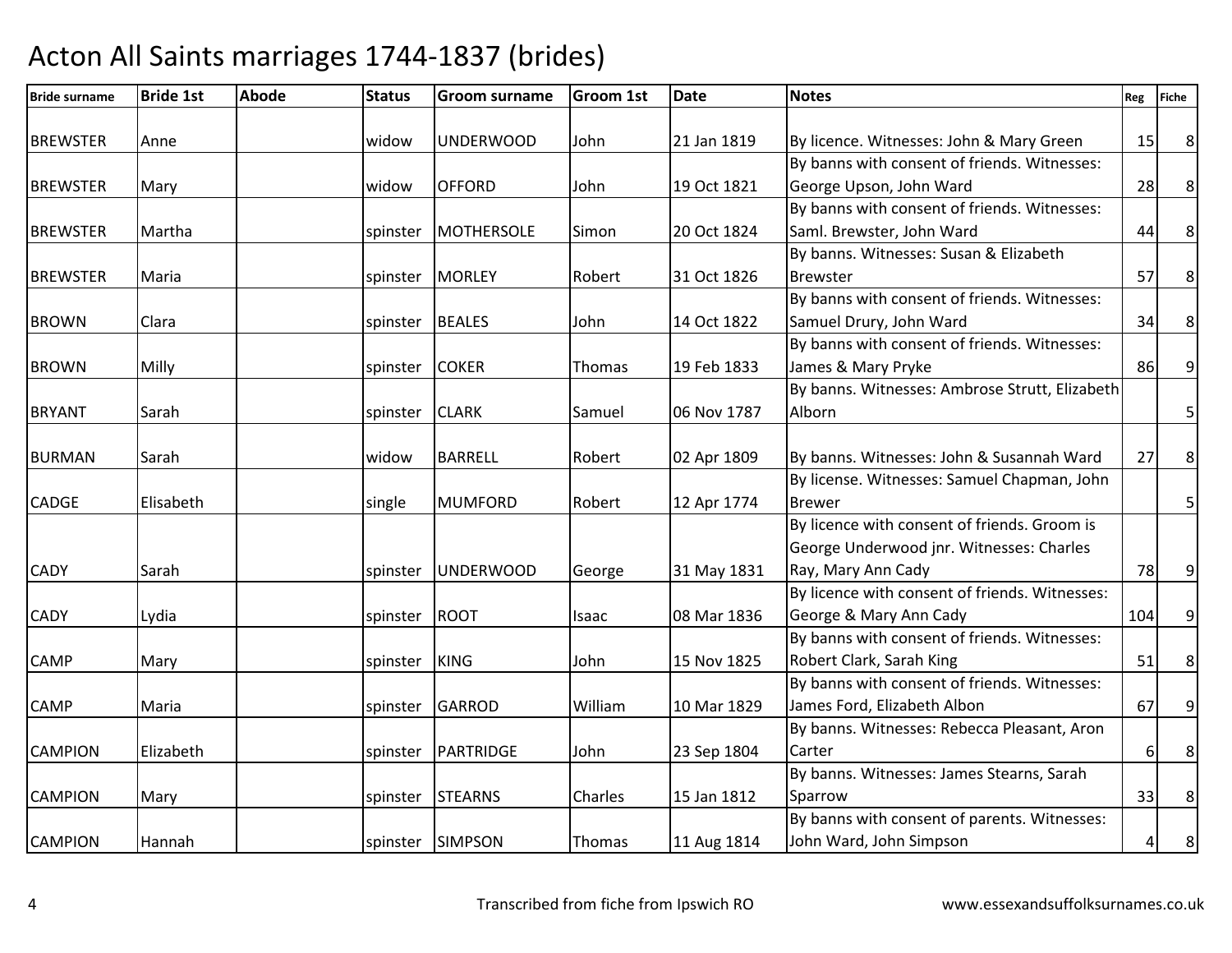| <b>Bride surname</b> | <b>Bride 1st</b> | <b>Abode</b> | <b>Status</b> | <b>Groom surname</b> | <b>Groom 1st</b> | <b>Date</b> | <b>Notes</b>                                   | Reg | <b>Fiche</b>            |
|----------------------|------------------|--------------|---------------|----------------------|------------------|-------------|------------------------------------------------|-----|-------------------------|
|                      |                  |              |               |                      |                  |             | By licence. Witnesses are Robt Canham jnr and  |     |                         |
| <b>CANHAM</b>        | <b>Bridget</b>   |              |               | <b>SHAVE</b>         | Isaac            | 20 Jul 1759 | snr.                                           |     | 5                       |
|                      |                  |              |               |                      |                  |             | By banns. Witnesses: John Reason, Robart       |     |                         |
| <b>CANT</b>          | Sarah            |              | single        | PAIN                 | John             | 06 Feb 1774 | Tweed                                          |     | 5                       |
|                      |                  | Great        |               |                      |                  |             |                                                |     |                         |
| <b>CARR</b>          | Mary Ann         | Waldingfield | spinster      | <b>ELMS</b>          | John             | 06 May 1824 | By banns. Witnesses: Thomas Lee, Mary Elsden   | 42  | $\,8\,$                 |
| <b>CHAPLIN</b>       | Mary             |              | spinster      | <b>MILLS</b>         | Samuel           | 28 Sep 1812 | By banns. Witnesses: Maria Mills, Wm Balwin    | 34  | $\,8\,$                 |
|                      |                  |              |               |                      |                  |             | By license. Witnesses: Matthew Constable,      |     |                         |
| <b>CHINERY</b>       | Sarah            |              | single        | <b>HAYWARD</b>       | John             | 24 Jun 1766 | <b>Edward Chinery</b>                          |     | $5\vert$                |
|                      |                  |              |               |                      |                  |             | Banns only - not a marriage. Banns read: 12,   |     |                         |
| <b>CHINERY</b>       | Martha           | Cavendish    | single        | <b>BEAN</b>          | Richd            | * Oct 1783  | 19, 26 Oct 1783.                               |     | $\overline{\mathbf{5}}$ |
|                      |                  |              |               |                      |                  |             | By licence. Witnesses: Jno Hayward, Sarah      |     |                         |
| <b>CHINERY</b>       | Ann              |              | spinster      | <b>BASSETT</b>       | Wm               | 15 May 1787 | Constable                                      |     | 5                       |
|                      |                  |              |               |                      |                  |             | By banns with consent of friends. Witnesses:   |     |                         |
| <b>CHINERY</b>       | Elizabeth        |              | spinster      | <b>JARVIS</b>        | Josiah           | 27 Jan 1820 | John & Elizabeth Wishing?                      | 19  | $\bf 8$                 |
|                      |                  |              |               |                      |                  |             | By banns with consent of friends. Witnesses:   |     |                         |
| <b>CHINERY</b>       | Mary             |              | spinster      | <b>WILLIS</b>        | Robert           | 25 Jan 1821 | Josiah Jarvis, Susan King                      | 24  | $\bf 8$                 |
|                      |                  |              |               |                      |                  |             | By banns with consent of friends. Witnesses:   |     |                         |
| <b>CHINERY</b>       | Elizabeth        |              | spinster      | <b>BREWSTER</b>      | Samuel           | 20 Jun 1825 | John Chinery, John Ward                        | 49  | $\bf 8$                 |
| CL[AU]RK             | Ann              |              | widow         | <b>DEATH</b>         | John             | 06 Nov 1749 | By banns                                       |     | $\overline{\mathbf{3}}$ |
|                      |                  |              |               |                      |                  |             | Banns only - not a marriage. Banns were read   |     |                         |
| <b>CLARK</b>         | Hannah           |              |               | <b>SIMPSON</b>       | Isaac            | * * 1758    | on 10, 17 & 24 Sep 1758.                       |     | $\overline{5}$          |
|                      |                  |              |               |                      |                  |             | By banns. Witnesses: Thos Bigsby, James        |     |                         |
| <b>CLARK</b>         | Jane             |              |               | <b>FRENCH</b>        | Mayhew           | 01 Oct 1766 | French                                         |     | $\overline{\mathbf{5}}$ |
|                      |                  |              |               |                      |                  |             |                                                |     |                         |
| <b>CLARK</b>         | Hanah            |              | single        | <b>THEOBALD</b>      | John             | 30 Nov 1783 | By banns. Witnesses: Henry Loft, Sarah Bryant? |     | $\overline{5}$          |
| <b>CLARK</b>         | Ann              |              | spinster RUST |                      | John             | 11 Jul 1784 | By banns. Witnesses: Thos Ellison, Willm Clark |     | $\overline{5}$          |
|                      |                  |              |               |                      |                  |             |                                                |     |                         |
| <b>CLARK</b>         | Susan            |              | spinster      | <b>STARNES</b>       | James            | 13 Feb 1791 | By banns. Witnesses: John Coe, Sarah Long      |     | $\boldsymbol{6}$        |
|                      |                  | Cockfield,   |               |                      |                  |             |                                                |     |                         |
| <b>CLARK</b>         | Jemima           | Suffolk      |               | <b>RENSON</b>        | William          | 25 Jan 1830 | By banns. Witnesses: John Renson, John Ward    | 72  | 9                       |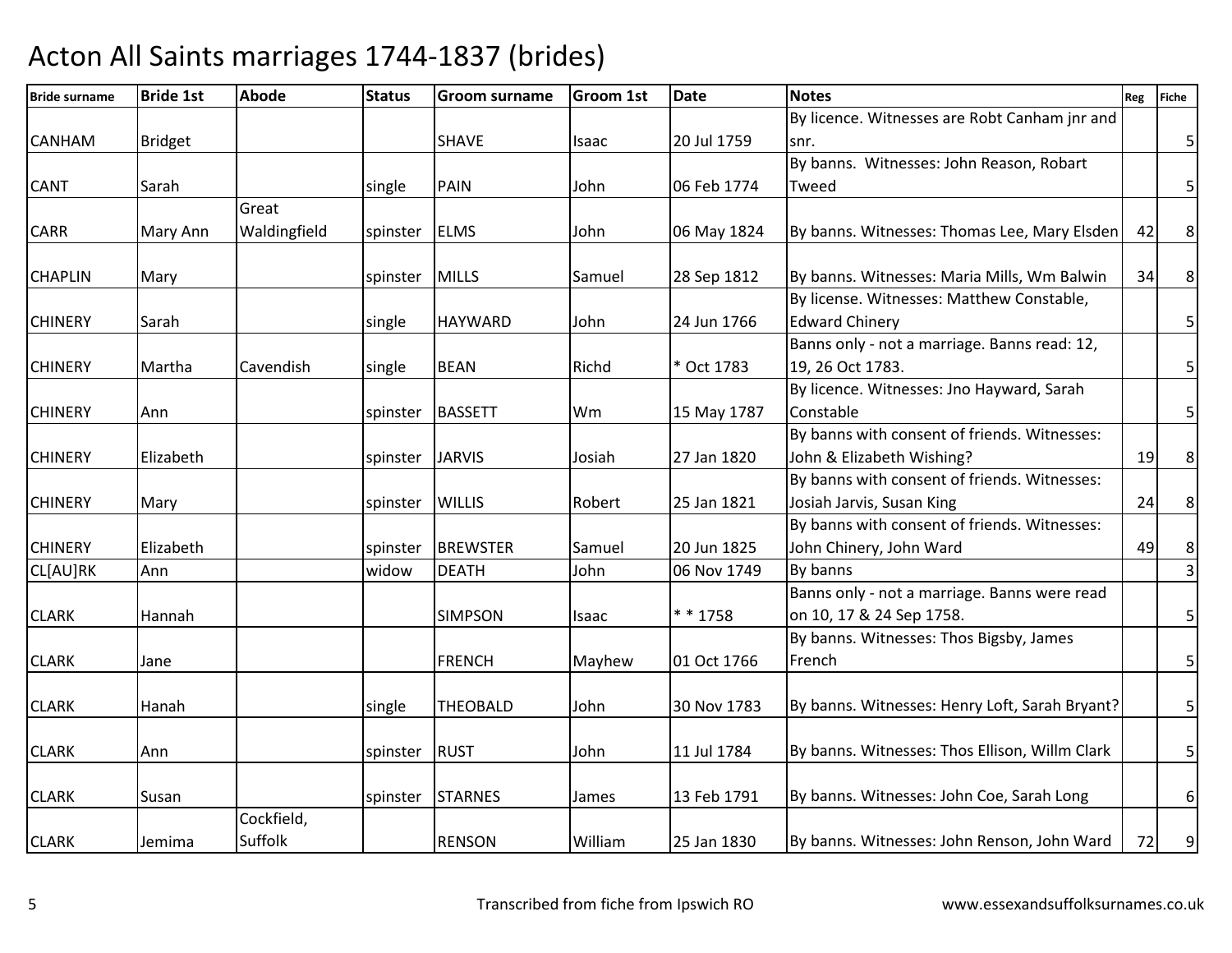| <b>Bride surname</b> | <b>Bride 1st</b> | <b>Abode</b> | <b>Status</b>  | <b>Groom surname</b> | <b>Groom 1st</b> | <b>Date</b> | <b>Notes</b>                                   | Reg | <b>Fiche</b>     |
|----------------------|------------------|--------------|----------------|----------------------|------------------|-------------|------------------------------------------------|-----|------------------|
| <b>CLARKE</b>        | Anne             |              |                | <b>BRAND</b>         | James            | 29 Jul 1745 | By banns                                       |     | 3                |
|                      |                  |              |                |                      |                  |             | By banns with consent of friends. Witnesses:   |     |                  |
| CO[OC]K              | Sarah            |              | spinster       | <b>BYHAM</b>         | Nathanael        | 30 Nov 1827 | Turner George Daking, [DJ]ason Byham           | 61  | $\,8\,$          |
|                      |                  |              |                |                      |                  |             |                                                |     |                  |
| <b>COE</b>           | Mary             |              | spinster       | <b>SKEET</b>         | Samuel           | 27 Sep 1804 | By licence. Witnesses: Martha & John Coe       | 7   | $\,8\,$          |
|                      |                  |              |                |                      |                  |             |                                                |     |                  |
| COE                  | Susan            |              | single         | <b>MILLS</b>         | James            | 12 Aug 1806 | By licence. Witnesses: George Coe, E. Mills    | 11  | 8                |
|                      |                  |              |                |                      |                  |             | By licence with consent of friends. Witnesses: |     |                  |
| COE                  | Elizabeth        |              |                | spinster HAYWARD     | Robert           | 02 Dec 1828 | Geo. Jno Coe, Sarah Coe                        | 64  | $\,8\,$          |
|                      |                  |              |                |                      |                  |             | By licence with consent of friends. Witnesses: |     |                  |
| COE                  | Sarah            |              | spinster   LEE |                      | Robert           | 01 Nov 1831 | John Lee Clover, Susan Skeet                   | 81  | 9                |
|                      |                  |              |                |                      |                  |             | By banns. Witnesses: Thos. Dawling, Elizabeth  |     |                  |
| <b>COKER</b>         | Sarah            |              | spinster       | <b>DAWLING</b>       | Samuel           | 10 Aug 1794 | Coker                                          |     | 6                |
|                      |                  |              |                |                      |                  |             | By banns. Witnesses: Charles Stearnes, Mary    |     |                  |
| <b>COKER</b>         | Elizabeth        |              | single         | <b>EVERITT</b>       | William          | 16 Apr 1800 | Woodgate                                       |     | $\boldsymbol{6}$ |
|                      |                  |              |                |                      |                  |             | By banns. Witnesses: Thomas Coker, John        |     |                  |
| <b>COKER</b>         | Martha           |              | spinster       | <b>JARVIS</b>        | William          | 20 Mar 1808 | Ward                                           | 21  | $\,8\,$          |
|                      |                  |              |                |                      |                  |             |                                                |     |                  |
|                      |                  |              |                |                      |                  |             | By banns with consent of parents. Witnesses:   |     |                  |
| <b>COKER</b>         | Mary             |              | spinster       | <b>PRYKE</b>         | James            | 27 Jan 1824 | Mary Prike, John Brewster Pearson              | 40  | $8\phantom{1}$   |
|                      |                  |              |                |                      |                  |             |                                                |     |                  |
|                      |                  |              |                |                      |                  |             | By banns with consent of friends. Witnesses:   |     |                  |
| <b>COKER</b>         | Sophia           |              |                | spinster BOWERS      | William          | 25 Dec 1834 | George Boreham, Jemima Bowers                  | 99  | 9                |
|                      |                  | Little       |                |                      |                  |             | By licence. Witnesses: George Jno. Coe, Anna   |     |                  |
| <b>CONSTABLE</b>     | Elizabeth        | Cornard      | spinster       | <b>TIFFEN</b>        | Samuel           | 14 Nov 1820 | <b>Tiffen</b>                                  | 21  | $\bf 8$          |
|                      |                  |              |                |                      |                  |             |                                                |     |                  |
| <b>COOK</b>          | Mary             |              | single         | PARMENTER            | Edward           | 10 Oct 1797 | By banns. Witnesses: Mary Smith, Mary Cook     |     | 6 <sup>1</sup>   |
|                      |                  |              |                |                      |                  |             | By banns with consent of friends. Witnesses:   |     |                  |
| <b>COOK</b>          | Ursula           |              | spinster       | <b>WOODGATE</b>      | John             | 29 May 1822 | Sarah Cook, John Ward                          | 31  | $\,8\,$          |
|                      |                  |              |                |                      |                  |             | By licence. Witnesses: Jno Brewster, John      |     |                  |
| <b>COOPER</b>        | Mary             |              | single         | <b>COE</b>           | Ambrose          | 02 Jan 1776 | Munford                                        |     | 5                |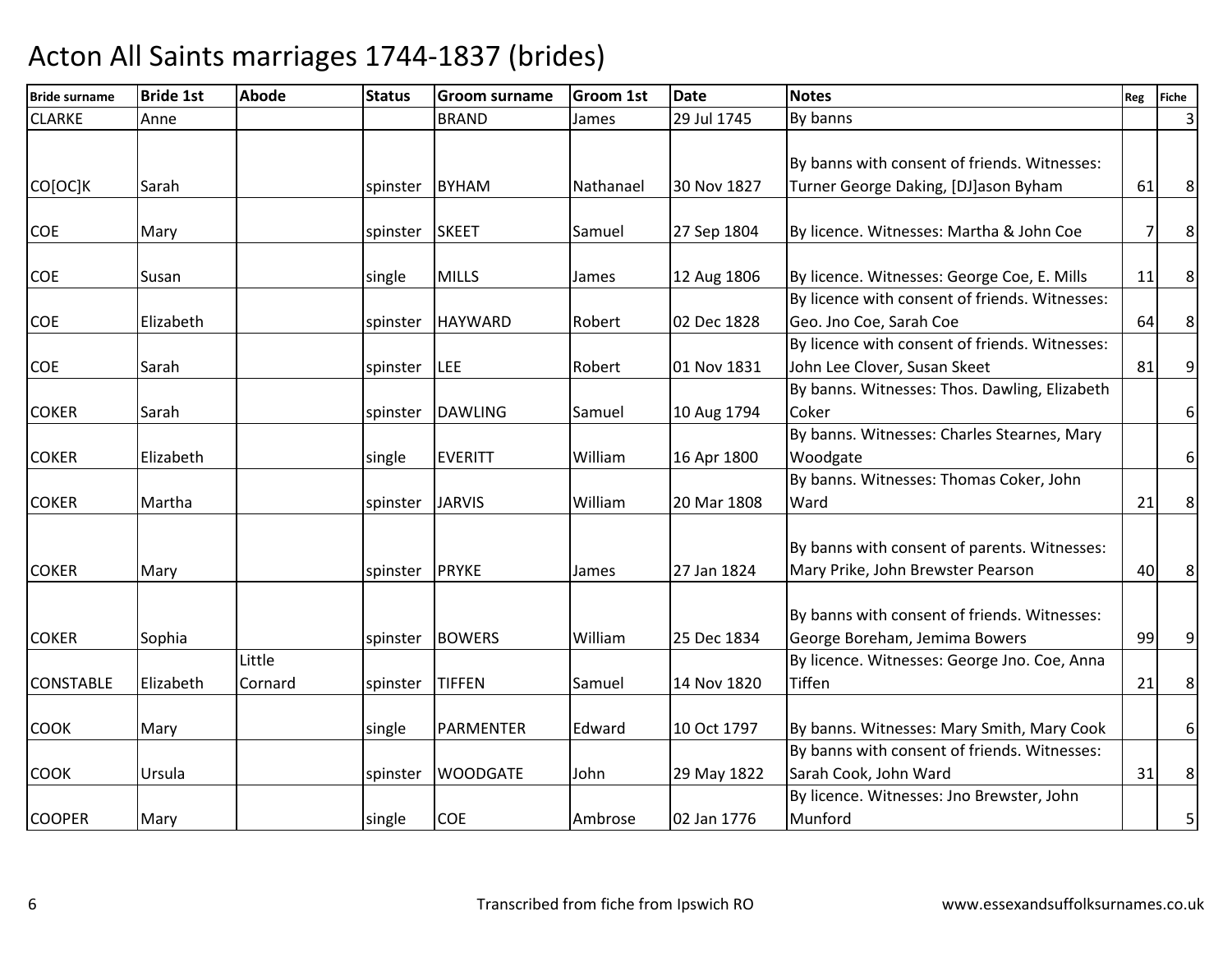| <b>Bride surname</b> | <b>Bride 1st</b> | <b>Abode</b> | <b>Status</b>  | <b>Groom surname</b> | Groom 1st | <b>Date</b> | <b>Notes</b>                                 | Reg | <b>Fiche</b>     |
|----------------------|------------------|--------------|----------------|----------------------|-----------|-------------|----------------------------------------------|-----|------------------|
|                      |                  |              |                |                      |           |             | By licence. Witnesses: Mary Coe, John        |     |                  |
| <b>COOPER</b>        | Elizabeth        | Lavenham     | spinster       | <b>LEEKS</b>         | George    | 03 Oct 1786 | Westrop                                      |     | $\overline{5}$   |
|                      |                  |              |                |                      |           |             |                                              |     |                  |
|                      |                  |              |                |                      |           |             | By banns with consent of friends. Witnesses: |     |                  |
| <b>COPSEY</b>        | Sarah            |              | spinster       | <b>HILLS</b>         | James     | 19 Oct 1830 | George & Charlotte Woodgate                  | 75  | $9\,$            |
|                      |                  |              |                |                      |           |             |                                              |     |                  |
| <b>CROSSLAND</b>     | Ann              |              | single         | <b>RANSOM</b>        | John      | 22 Jul 1800 | By banns. Witnesses: John & Mary Morley      |     | $6 \mid$         |
|                      |                  |              |                |                      |           |             | Banns only - not a marriage. Banns were read |     |                  |
| <b>CROUTCH</b>       | Frances          | Lavenham     |                | <b>HURREL</b>        | John      | $* * 1757$  | on 25 Sep, 02 & 09 Oct 1757.                 |     | $\overline{5}$   |
|                      |                  |              |                |                      |           |             | By banns. Witnesses: James & Rebecca         |     |                  |
| <b>CURNER</b>        | Mary             |              | spinster       | PLEASANCE            | John      | 04 Nov 1798 | Pleasance                                    |     | 6                |
|                      |                  |              |                |                      |           |             |                                              |     |                  |
| <b>CURTIS</b>        | Sarah            |              |                | <b>NORFOLK</b>       | John      | 01 Jan 1763 | By banns. Witnesses: John Reve, John Long    |     | 5 <sub>l</sub>   |
|                      |                  |              |                |                      |           |             | By banns with consent of friends. Witnesses: |     |                  |
| <b>CURTIS</b>        | Susan            |              | spinster       | PARMENTER            | Edward    | 27 Feb 1824 | John Ward, Sarah Watts                       | 41  | $\bf 8$          |
|                      |                  |              |                |                      |           |             | By banns with consent of friends. Witnesses: |     |                  |
| <b>CURTIS</b>        | Hannah           |              | spinster       | POTTER               | William   | 10 Jun 1829 | Saml Curtis, Sarah Bridge                    | 68  | $\boldsymbol{9}$ |
|                      |                  |              |                |                      |           |             | By licence. Witnesses: Mary Lynch, James     |     |                  |
| <b>DAVIS</b>         | Margarett        |              | spinster       | PEGG                 | Willm     | 06 Jan 1789 | Blackader                                    |     | $6 \mid$         |
|                      |                  |              |                |                      |           |             |                                              |     |                  |
|                      |                  | Great        |                |                      |           |             | By banns with consent of friends. Witnesses: |     |                  |
| <b>DAVIS</b>         | Mary             | Waldingfield | widow          | <b>PARMENTER</b>     | William   | 20 May 1823 | Edward Serjeant, Sarah Whittle?              | 37  | $\bf 8$          |
|                      |                  |              |                |                      |           |             |                                              |     |                  |
| <b>DAY</b>           | Mary             |              | single         | <b>MILLMAN</b>       | Abraham   | 28 Nov 1778 | By licence. Witnesses: Wm Cley, R Tweed      |     | $\mathsf S$      |
| <b>DAY</b>           | Elizabeth        |              | single         | <b>LEEKS</b>         | Thomas    | 25 Dec 1778 | No second witness. Witness 1: Thos Day       |     | 5                |
|                      |                  |              |                |                      |           |             | By banns. Witnesses: Thos Leeks, Nathaniel   |     |                  |
| <b>DAY</b>           | Elizabeth        |              | widow          | <b>BEAN</b>          | Richard   | 22 Oct 1786 | Golding                                      |     | 5                |
|                      |                  |              |                |                      |           |             | By banns. Witnesses: Mary Gladden, Mary      |     |                  |
| <b>DAY</b>           | Alice            |              |                | spinster SERGEANT    | James     | 24 Aug 1795 | Samford                                      |     | $6\,$            |
|                      |                  |              |                |                      |           |             | By banns with consent of friends. Witnesses: |     |                  |
| <b>DAY</b>           | Mary             |              | spinster UPSON |                      | Edward    | 27 Sep 1825 | Sarah Upson, John Ward                       | 50  | 8 <sup>°</sup>   |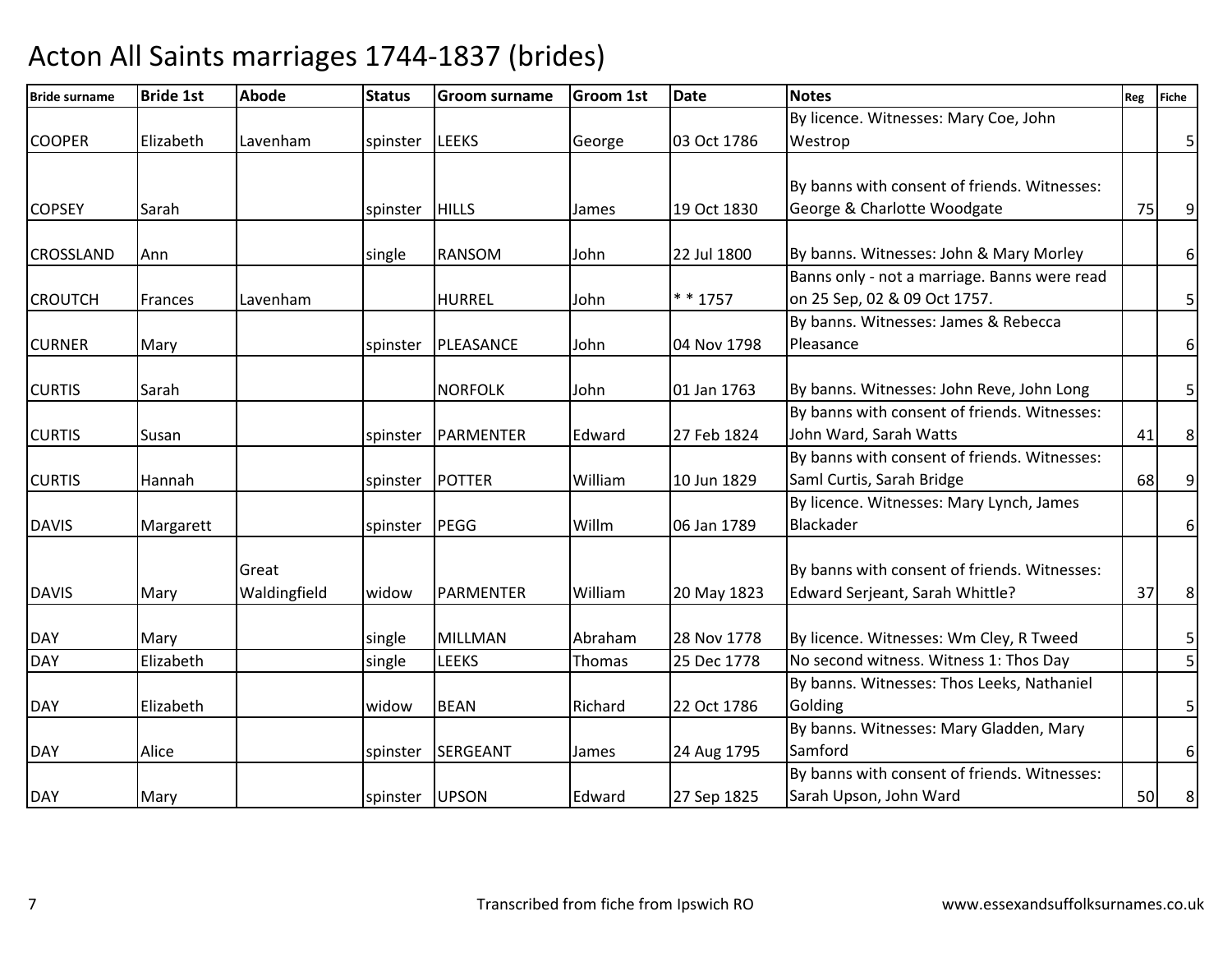| <b>Bride surname</b> | <b>Bride 1st</b> | <b>Abode</b> | <b>Status</b> | <b>Groom surname</b> | <b>Groom 1st</b> | <b>Date</b>   | <b>Notes</b>                                  | Reg | <b>Fiche</b>            |
|----------------------|------------------|--------------|---------------|----------------------|------------------|---------------|-----------------------------------------------|-----|-------------------------|
|                      |                  |              |               |                      |                  |               |                                               |     |                         |
|                      |                  |              |               |                      |                  |               | By banns with consent of friends. Witnesses:  |     |                         |
| <b>DAY</b>           | Mary             |              | spinster      | <b>BYHAM</b>         | Thomas           | 15 Dec 1828   | Turner George Daking, Mary Upson              | 65  | 8                       |
| <b>DEATH</b>         | Sarah            |              | single        | LONG                 | Valentine        | 02 Jul 1749   | By banns                                      |     | $\overline{\mathbf{3}}$ |
| <b>DEATH</b>         | Elizabeth        |              | single        | <b>MILLS</b>         | Thomas           | 10 Oct 1749   | By licence                                    |     | $\overline{3}$          |
|                      |                  |              |               |                      |                  |               | By banns. Witnesses: John Fordham, John       |     |                         |
| <b>DEATH</b>         | Sarah            |              | widow         | <b>CHRISELL</b>      | Henry            | 30 Sep 1762   | Betson                                        |     | $\mathsf S$             |
| <b>DEATH</b>         | Elizabeth        |              |               | <b>BASSETT</b>       | James            | 27 Sep 1764   | By licence. Witnesses: Thos & Sarah Bassett   |     | 5                       |
|                      |                  |              |               |                      |                  |               | By banns. Witnesses: Robart Tweed, Mary       |     |                         |
| <b>DEATH</b>         | Mary             |              |               | <b>BRAY</b>          | James            | 19 Oct 1767   | <b>Michel Field</b>                           |     | 5 <sup>1</sup>          |
| <b>DEATH</b>         | Ann              |              | single        | <b>ROWE</b>          | James            | 08 Feb 1774   | By banns. Witnesses: Mary Bray, Robert Tweed  |     | 5 <sup>1</sup>          |
|                      |                  |              |               |                      |                  |               |                                               |     |                         |
| <b>DEEKS</b>         | Mary             |              | single        | <b>MOLTON</b>        | John             | 16 Jul 1786   | By banns. Witnesses: Thomas & Sarah Byham     |     | $\overline{5}$          |
|                      |                  |              |               |                      |                  |               |                                               |     |                         |
|                      |                  |              |               |                      | James            |               | By banns with consent of friends. Witnesses:  |     |                         |
| <b>DENNY</b>         | Emily            |              |               | <b>NICE</b>          | Pearson          | 24 Jul 1835   | William Henry Pearson, Clarissa Todd          | 101 | 9 <sup>1</sup>          |
|                      |                  |              |               |                      |                  |               | By banns with consent of friends. Witnesses:  |     |                         |
| <b>DORLING</b>       | Elizabeth        |              | spinster      | <b>SIMPSON</b>       | George           | 01 Nov 1822   | John Ward, John Simpson                       | 35  | $\bf 8$                 |
|                      |                  |              |               |                      |                  |               | By banns. Witnesses: John Fordham, John Flack |     |                         |
| <b>DORR</b>          | Elizabeth        |              |               | <b>FLACK</b>         | John             | 28 Oct 1760   | senior.                                       |     | $\overline{5}$          |
|                      |                  |              |               |                      |                  |               | By banns. Witnesses: John Fordham, John       |     |                         |
| <b>DORR</b>          | Mary             |              |               | <b>EADIE</b>         | Charles          | 27 Oct 1761   | Patridge                                      |     | 5                       |
| <b>DREW</b>          | Elizabeth        | Long Melford | single        | <b>CHAPLYN</b>       | John             | 19 Jan 1747/8 | <b>By licence</b>                             |     | $\overline{\mathbf{3}}$ |
| <b>DREW</b>          | Hannah           | Long Melford | single        | <b>SCARFE</b>        | John             | 10 Nov 1748   |                                               |     | $\overline{3}$          |
|                      |                  |              |               |                      |                  |               | By banns. Witnesses: Elizabeth Peggs, Hannah  |     |                         |
| <b>DYER</b>          | Susan            |              | spinster      | <b>SPARK</b>         | Willm            | 11 Oct 1791   | Pleasance                                     |     | $\boldsymbol{6}$        |
| <b>EADY</b>          | Anna             |              |               | <b>PARTRIDGE</b>     | John             | 26 Feb 1754   |                                               |     | $\overline{3}$          |
|                      |                  |              |               |                      |                  |               | By banns. Witnesses: Thomas Manning, Ann      |     |                         |
| <b>EADY</b>          | Mary             |              | spinster      | <b>CLARK</b>         | Wm               | 15 Jan 1787   | Eady                                          |     | $\overline{5}$          |
|                      |                  |              |               |                      |                  |               | By banns. Witnesses: Thos Pearson, Gilbert    |     |                         |
| <b>EAST</b>          | Ann              |              | spinster RASH |                      | John             | 20 Jul 1784   | Elliston                                      |     | 5                       |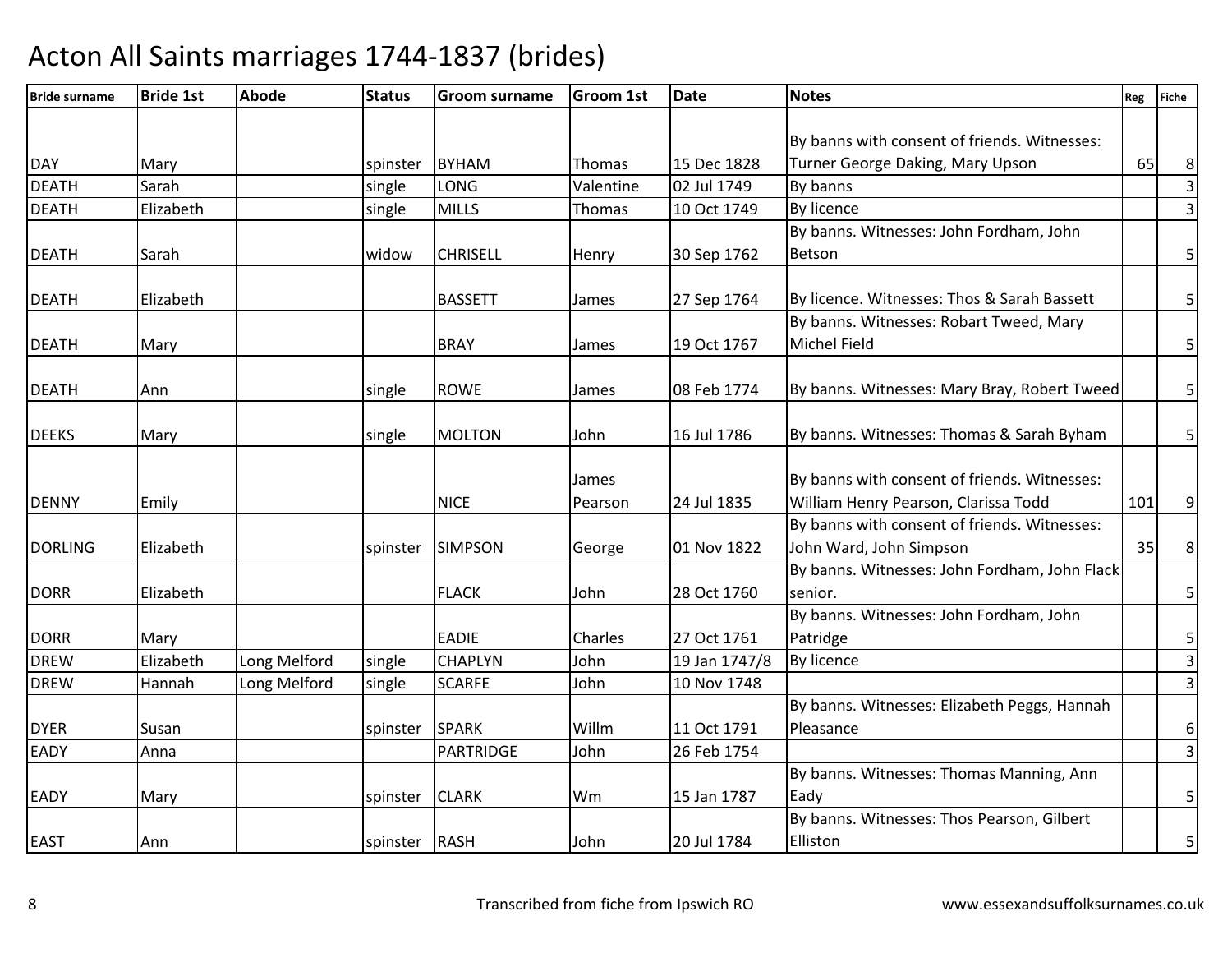| <b>Bride surname</b> | <b>Bride 1st</b> | Abode | <b>Status</b>     | <b>Groom surname</b> | <b>Groom 1st</b> | Date          | <b>Notes</b>                                   | Reg            | <b>Fiche</b>            |
|----------------------|------------------|-------|-------------------|----------------------|------------------|---------------|------------------------------------------------|----------------|-------------------------|
|                      |                  |       |                   |                      |                  |               | By license. Witnesses: Tho. Bassett, John      |                |                         |
| <b>EDY</b>           | Mary             |       | single            | <b>MANNING</b>       | Joseph           | 26 Sep 1755   | Munford.                                       |                | $\vert$                 |
|                      | Harriet          |       |                   |                      |                  |               | By banns with consent of parents. Witnesses:   |                |                         |
| <b>EDY</b>           | Maria            |       |                   | spinster RENSON      | Samuel           | 19 Oct 1824   | Thomas Edy, John Ward                          | 43             | 8 <sup>1</sup>          |
|                      |                  |       |                   |                      |                  |               | By banns. Witnesses: Thoms. Byham, Sarah       |                |                         |
| <b>ELLETT</b>        | Mary             |       | spinster          | <b>MOLTON</b>        | John             | 21 May 1793   | <b>Byham</b>                                   |                | 6 <sup>1</sup>          |
|                      |                  |       |                   |                      |                  |               | By banns. Witnesses: Ben. Polley, Robert       |                |                         |
| <b>ELLIS</b>         | Frances          |       | single            | <b>MAYES</b>         | Joseph           | 20 Nov 1770   | Tweed                                          |                | $\overline{\mathbf{5}}$ |
| <b>EVERETT</b>       | Elizabeth        |       | spinster          | <b>BYHAM</b>         | John             | 25 Dec 1828   | By banns. Witnesses: John & Mary Boyden        | 66             | $\,8\,$                 |
|                      |                  |       |                   |                      |                  |               | By banns. Witnesses: Robert Pegg, Robert       |                |                         |
| <b>FINCH</b>         | Susan            |       | single            | <b>MAYHEW</b>        | William          | 17 Oct 1770   | Tweed                                          |                | $\overline{5}$          |
|                      |                  |       |                   |                      |                  |               |                                                |                |                         |
| <b>FINCH</b>         | Mary             |       | single            | <b>SAMFORD</b>       | John             | 29 Jul 1781   | By banns. Witnesses: John Day, John Reeve      |                | 5 <sup>1</sup>          |
| <b>FINCH</b>         | Sarah            |       | single            | <b>DAY</b>           | George           | 29 Jul 1781   | By banns. Witnesses: John Day, John Reeve      |                | 5 <sup>1</sup>          |
|                      |                  |       |                   |                      |                  |               |                                                |                |                         |
| <b>FLACK</b>         | Elizabeth        |       | widow             | <b>FORSKEW</b>       | Isaac            | 15 Jul 1792   | By banns. Witnesses: James March, John Ward    |                | $6 \mid$                |
| <b>FORDHAM</b>       | Eleanor          |       | single            | <b>GREEN</b>         | Robert           | 12 Jan 1747/8 | By banns                                       |                | $\overline{3}$          |
|                      |                  |       |                   |                      |                  |               | By banns. Witnesses: William & Elizabeth       |                |                         |
| <b>FOSTER</b>        | Mary             |       | widow             | <b>ALBON</b>         | James            | 02 Mar 1801   | Albon                                          |                | $6 \mid$                |
| <b>FOSTER</b>        | Mary             |       | spinster          | <b>HALE</b>          | Benjamin         | 27 Jun 1811   | By banns. Witnesses: John Foster, Sarah Tibble | 32             | 8                       |
|                      |                  |       |                   |                      |                  |               | By banns with consent of friends. Witnesses:   |                |                         |
| <b>FOSTER</b>        | Susan            |       | spinster          | <b>DISNEY</b>        | Edward           | 30 Jun 1822   | George Foster, Isabella Ward                   | 32             | $\bf 8$                 |
|                      |                  |       |                   |                      |                  |               | By banns. Witnesses: Elizth Coker, John        |                |                         |
| <b>FRANCES</b>       | Mary             |       | spinster          | POOL                 | Thos             | 17 Feb 1795   | Woodgate                                       |                | $6 \mid$                |
|                      |                  |       |                   |                      |                  |               | By banns. Witnesses: William Byham, John       |                |                         |
| <b>FRANCES</b>       | Mary             |       | spinster   WILLIS |                      | Samuel           | 23 Jan 1807   | Ward                                           | 12             | $\bf 8$                 |
|                      |                  |       |                   |                      |                  |               | By banns. Witnesses: Mary Green, Nathaniel     |                |                         |
| <b>GAME</b>          | Mary             |       | spinster          | PARTRIDGE            | John             | 06 Feb 1785   | Golding                                        |                | 5 <sup>1</sup>          |
|                      |                  |       |                   |                      |                  |               |                                                |                |                         |
| <b>GAME</b>          | Susannah         |       | spinster WARD     |                      | John             | 27 Sep 1803   | By banns. Witnesses: Jno Meggs, Kezia Ward     | $\overline{2}$ | 8 <sup>8</sup>          |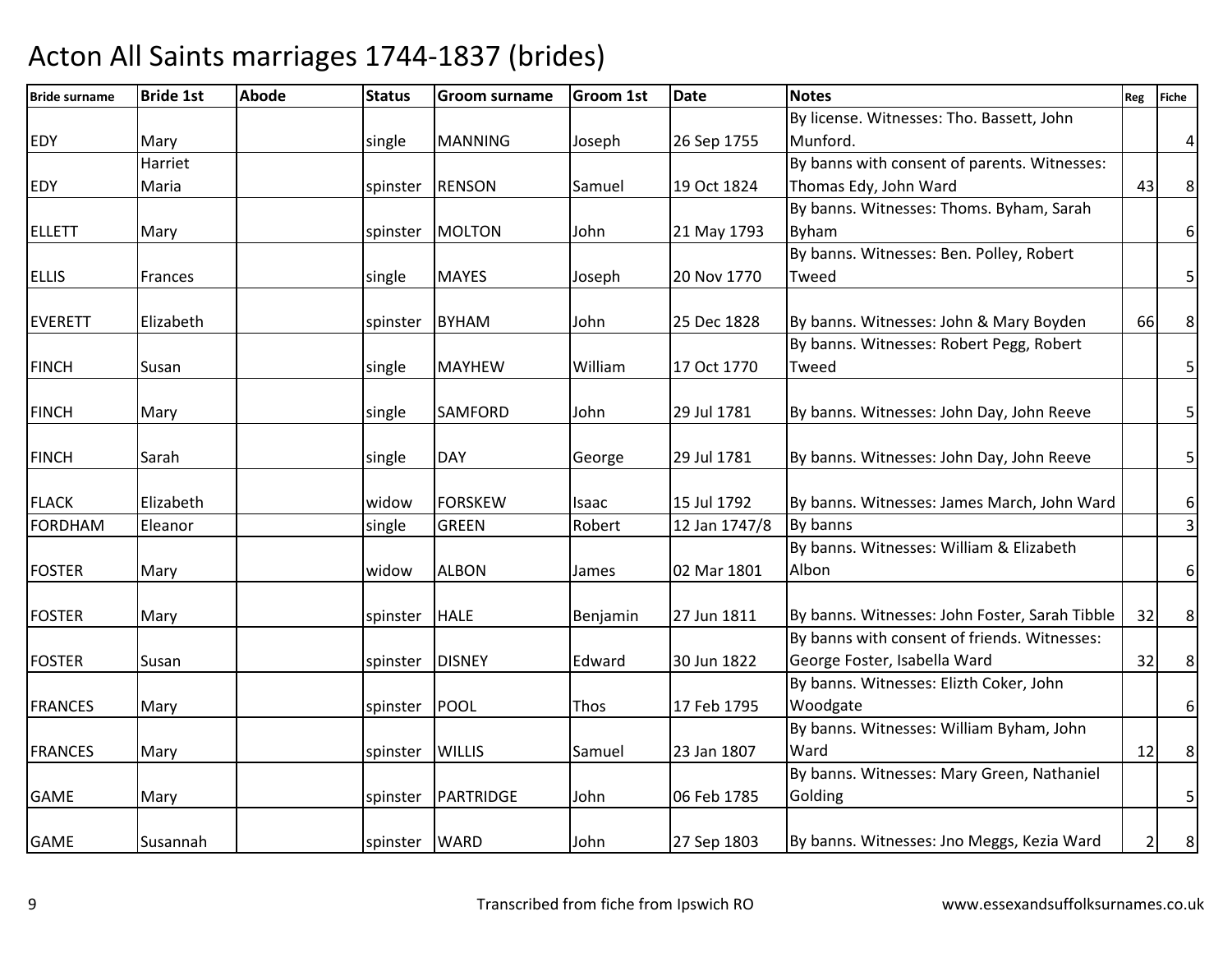| <b>Bride surname</b> | <b>Bride 1st</b> | <b>Abode</b>  | <b>Status</b> | <b>Groom surname</b> | <b>Groom 1st</b> | <b>Date</b> | <b>Notes</b>                                   | Reg | <b>Fiche</b>     |
|----------------------|------------------|---------------|---------------|----------------------|------------------|-------------|------------------------------------------------|-----|------------------|
|                      |                  |               |               |                      |                  |             | By banns. Witnesses: Wm Pearman, Elizth        |     |                  |
| <b>GARMAN</b>        | Ann              |               | single        | <b>DAY</b>           | <b>Thos</b>      | 05 Nov 1775 | Garman                                         |     | $\mathsf S$      |
| <b>GARWOOD</b>       | Jemima           |               | single        | <b>JARMIN</b>        | James            | 18 Oct 1747 | By banns                                       |     | $\overline{3}$   |
| <b>GIBBON</b>        | Sarah            |               |               | <b>STICKENS</b>      | Christopher      | 30 Jul 1746 | By banns                                       |     | $\overline{3}$   |
|                      |                  |               |               |                      |                  |             | By banns. Witnesses: Edmund Ruffell, Hannah    |     |                  |
| <b>GOODY</b>         | Mary             |               | single        | <b>BIRD</b>          | James            | 11 Oct 1775 | Tiffen                                         |     | 5                |
|                      |                  |               |               |                      |                  |             |                                                |     |                  |
|                      |                  |               |               |                      |                  |             | By banns with consent of friends. Witnesses:   |     |                  |
| <b>GOYMER</b>        | Mary Anne        |               | spinster      | FINCH                | Samuel           | 27 Mar 1834 | Samuel Finch senr., Mary Finch                 | 90  | $\overline{9}$   |
|                      |                  |               |               |                      |                  |             | By licence. Witnesses: Robt Clover jnr.,       |     |                  |
| <b>GREEN</b>         | Mary             |               | spinster      | <b>CHAPLIN</b>       | James            | 27 Jul 1790 | Elizabeth Chaplin                              |     | $\boldsymbol{6}$ |
|                      |                  |               |               |                      |                  |             | By banns. Witnesses: William, Mary &           |     |                  |
| <b>GREEN</b>         | Elizabeth        |               | spinster      | <b>MILLS</b>         | Thomas           | 25 May 1807 | Elizabeth Meggs, E. Todd                       | 14  | $\bf 8$          |
|                      |                  |               |               |                      |                  |             |                                                |     |                  |
| <b>GREEN</b>         | Ann              |               |               | <b>BREWSTER</b>      | Charles          | 28 Mar 1809 | By licence. Witnesses: John & Sarah Green      | 26  | 8                |
|                      |                  |               |               |                      | Robert           |             | By licence. Witnesses: John Underwood, Ann     |     |                  |
| <b>GREEN</b>         | Mary             |               | spinster      | <b>HATTON</b>        | Hayward          | 05 Nov 1826 | <b>Brewster</b>                                | 58  | 8 <sup>1</sup>   |
|                      |                  |               |               |                      |                  |             |                                                |     |                  |
| <b>GRIGGS</b>        | Sarah            |               | spinster      | <b>NAVE</b>          | James            | 20 Nov 1787 | By banns. Witnesses: Mary Osborn, John Shave   |     | 5                |
|                      |                  | St            |               |                      |                  |             | By banns. Witnesses: Mary Hale, Thomas         |     |                  |
| <b>HALE</b>          | Sarah            | Bartholomew's | spinster      | <b>THEOBALD</b>      | John             | 27 Oct 1812 | Dixon                                          | 36  | $\,8\,$          |
|                      |                  |               |               |                      |                  |             | By license with consent of parents. Witnesses: |     |                  |
|                      |                  |               |               |                      |                  |             | John Perry senior, Robart Tweed. Groom is a    |     |                  |
| <b>HALES</b>         | Mary             |               | single        | <b>PERRY</b>         | John             | 13 Jul 1773 | miller.                                        |     | 5                |
|                      |                  |               |               |                      |                  |             | By banns with consent of friends. Witnesses:   |     |                  |
| <b>HALL</b>          | Sarah            |               | spinster      | <b>WILDING</b>       | George           | 06 Oct 1831 | Wm Hall, Susan Stead                           | 79  | $\boldsymbol{9}$ |
|                      |                  | St Gregory,   |               |                      |                  |             | By banns with consent of friends. Witnesses:   |     |                  |
| <b>HAMMOND</b>       | Elizabeth        | Sudbury       | single        | <b>CHINERY</b>       | James            | 27 Nov 1825 | James Allen, Anne Hammond                      | 52  | 8                |
|                      |                  |               |               |                      |                  |             | By banns with consent of friends. Witnesses:   |     |                  |
| <b>HARDY</b>         | Charlotte        |               | spinster      | <b>WOODGATE</b>      | George           | 05 Oct 1830 | James Hills, Sarah Copsey                      | 74  | $9\,$            |
|                      |                  |               |               |                      |                  |             | Banns only - not a marriage. Banns read once   |     |                  |
| <b>HARDY</b>         | Harriet          |               | spinster BEAN |                      | William          | * * 1834    | on 02 Nov 1834. Entry crossed out.             |     | 13               |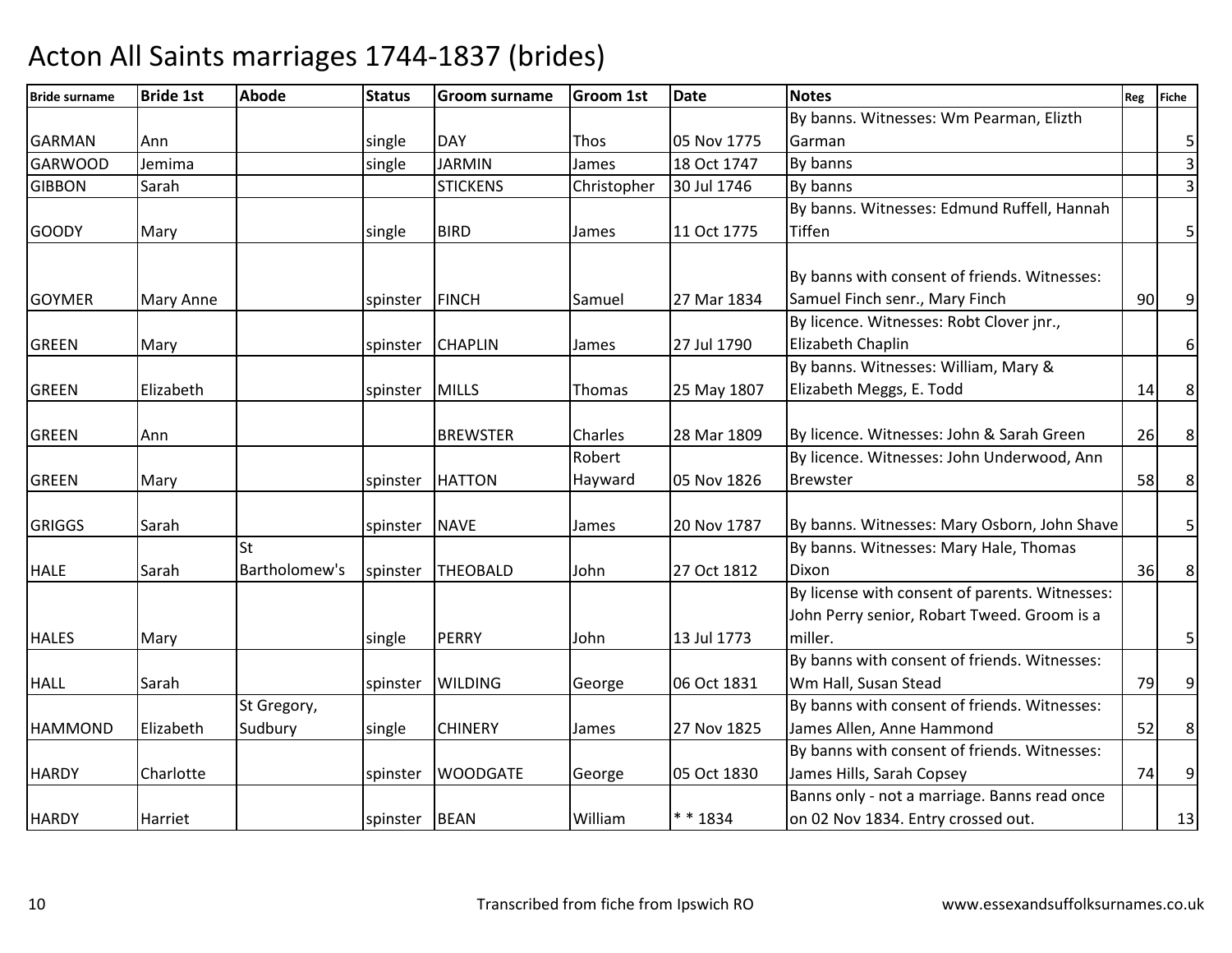| <b>Bride surname</b> | <b>Bride 1st</b> | <b>Abode</b> | <b>Status</b>  | <b>Groom surname</b> | <b>Groom 1st</b> | <b>Date</b> | <b>Notes</b>                                  | Reg | <b>Fiche</b>          |
|----------------------|------------------|--------------|----------------|----------------------|------------------|-------------|-----------------------------------------------|-----|-----------------------|
|                      |                  |              |                |                      |                  |             | Banns only - not a marriage. Banns read 29    |     |                       |
| <b>HARDY</b>         | Harriet          | Long Melford | spinster       | <b>BEAN</b>          | William          | * * 1835    | Mar, 05, 12 Apr 1835.                         |     | 13                    |
|                      |                  |              |                |                      |                  |             | By banns. Witnesses: Thos Turney, Hannah      |     |                       |
| <b>HARRALL</b>       | Phebe            |              | spinster BYHAM |                      | Thomas           | 12 Oct 1803 | Molton                                        | 3   | $\bf 8$               |
|                      |                  |              |                |                      |                  |             |                                               |     |                       |
| <b>HARRISON</b>      | Martha           |              |                | <b>WHITEROD</b>      | Thomas           | 21 Oct 1758 | By banns. Witnesses: Frans. King, *ce Bows    |     | 5 <sup>1</sup>        |
|                      |                  |              |                |                      |                  |             | By banns. Witnesses: James Battram, ?         |     |                       |
|                      |                  |              |                |                      |                  |             | Harrold. 2nd witness' first name very hard to |     |                       |
| <b>HARROLD</b>       | Rebecca          |              | single         | <b>BROWN</b>         | Robt             | 01 Jan 1781 | read, but it does say "her mark".             |     | 5                     |
| <b>HARTLET</b>       | Anne             |              |                | <b>POOL</b>          | John             | 26 Apr 1745 | By banns                                      |     | $\overline{3}$        |
| <b>HARTLY</b>        | Hannah           |              |                | LONG                 | John             | 26 Feb 1754 |                                               |     | $\boldsymbol{\omega}$ |
|                      |                  |              |                |                      |                  |             |                                               |     |                       |
| <b>HAYWARD</b>       | Mary             |              | single         | <b>BOWES</b>         | George           | 14 May 1799 | By banns. Witnesses: Wm Frost, John Ward      |     | $6\vert$              |
|                      |                  |              |                |                      |                  |             |                                               |     |                       |
| <b>HAYWOOD</b>       | Sarah            |              | single         | <b>BEAN</b>          | Richard          | 26 Sep 1765 | By banns. Witnesses: Jane Clark, John Reeve   |     | 5                     |
| <b>HEAD</b>          | Susan            |              | spinster       | POOL                 | Thomas           | 10 Sep 1792 | By banns. Witnesses: George & Ann Bowes       |     | $\boldsymbol{6}$      |
|                      |                  |              |                |                      |                  |             | By banns. Witnesses: Wm Nelson, Elizabeth     |     |                       |
| <b>HEARD</b>         | Susan            |              | spinster HALLS |                      | Thomas           | 10 Feb 1789 | Heard                                         |     | $\boldsymbol{6}$      |
|                      |                  |              |                |                      |                  |             | By banns. Witnesses: Thos Halls, Susan        |     |                       |
| <b>HERD</b>          | Mary             |              | spinster       | <b>ANDREWS</b>       | Benjamin         | 21 Feb 1792 | Mathews                                       |     | $\sqrt{6}$            |
|                      |                  |              |                |                      |                  |             | By licence. Witnesses: James & Elizabeth      |     |                       |
| <b>HIBBLE</b>        | Mary             |              | spinster       | <b>COATES</b>        | William          | 06 Sep 1798 | Hibble                                        |     | $6\vert$              |
|                      |                  |              |                |                      |                  |             | By banns. Witnesses: Thomas Hall, Charles     |     |                       |
| <b>HILLS</b>         | Martha           |              | spinster       | <b>FINCH</b>         | Samuel           | 16 May 1811 | Pearson                                       | 31  | $\,8\,$               |
|                      |                  |              |                |                      |                  |             | By banns with consent of parents. Witnesses:  |     |                       |
| <b>HILLS</b>         | Susan            |              | spinster       | <b>TOTMAN</b>        | Nathanael        | 01 Mar 1814 | John Ward, Samuel Finch                       | 2   | $\bf 8$               |
|                      |                  |              |                |                      |                  |             | By banns with consent of friends. Witnesses:  |     |                       |
| <b>HOLLY</b>         | Louisa           |              |                | spinster   PLEASANTS | John             | 13 Mar 1834 | Ambrose & Susan Stearns                       | 89  | 9 <sup>1</sup>        |
|                      |                  |              |                |                      |                  |             | By banns. Witnesses: Samuel Willis, John      |     |                       |
| <b>HUGGLES</b>       | Anna             |              |                | <b>PARTRIDGE</b>     | Edward           | 30 Oct 1755 | Fordham.                                      |     | $\overline{a}$        |
|                      |                  |              |                |                      |                  |             | By banns. Witnesses: Robart Tweed, Eliz.      |     |                       |
| <b>HURREL</b>        | Susan            |              |                | <b>CHINERY</b>       | Thomas           | 05 Nov 1767 | Ramplin                                       |     | 5                     |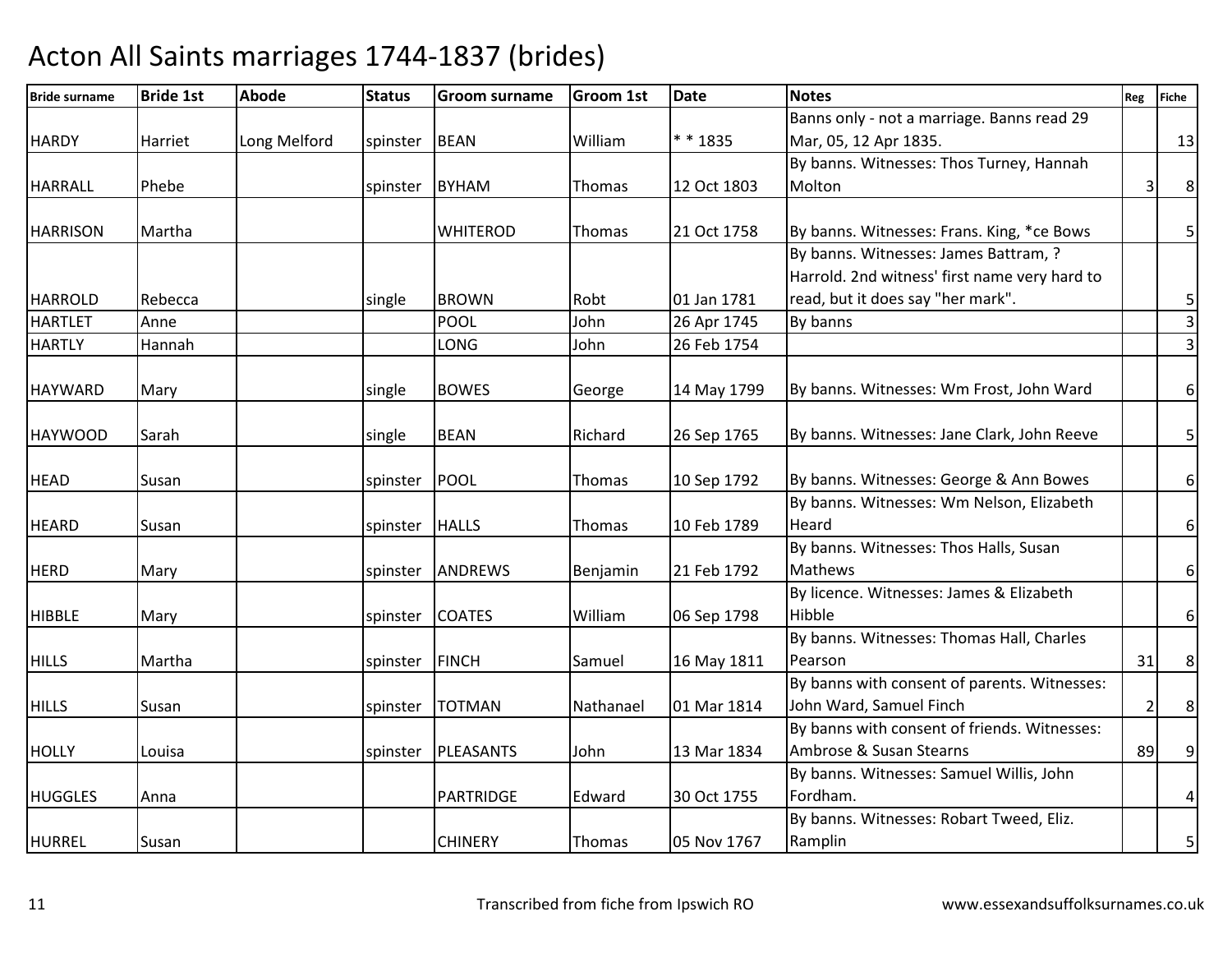|                                                                                         | Reg                                                                                                                                                                                                                                                                                                                                        | <b>Fiche</b>   |
|-----------------------------------------------------------------------------------------|--------------------------------------------------------------------------------------------------------------------------------------------------------------------------------------------------------------------------------------------------------------------------------------------------------------------------------------------|----------------|
|                                                                                         | $\mathbf{1}$                                                                                                                                                                                                                                                                                                                               | 8              |
|                                                                                         |                                                                                                                                                                                                                                                                                                                                            |                |
| Thomas Coe, John Ward                                                                   | 13                                                                                                                                                                                                                                                                                                                                         | $\bf 8$        |
| By banns. Witnesses: John Pottle, Robart                                                |                                                                                                                                                                                                                                                                                                                                            |                |
|                                                                                         |                                                                                                                                                                                                                                                                                                                                            | 5 <sup>1</sup> |
| By banns. Groom surname entered in register<br>as "Albourn" but groom signs as "Albon". |                                                                                                                                                                                                                                                                                                                                            |                |
|                                                                                         |                                                                                                                                                                                                                                                                                                                                            | $\bf 8$        |
|                                                                                         |                                                                                                                                                                                                                                                                                                                                            | $\overline{5}$ |
|                                                                                         |                                                                                                                                                                                                                                                                                                                                            |                |
| By banns. Witnesses: Edw. & Sarah Pearman                                               |                                                                                                                                                                                                                                                                                                                                            | 5              |
| By banns with consent of friends. Witnesses:                                            |                                                                                                                                                                                                                                                                                                                                            |                |
| John King, John Ward                                                                    | 29                                                                                                                                                                                                                                                                                                                                         | $\bf 8$        |
| By licence. Witnesses: Hen. Kedington, John                                             |                                                                                                                                                                                                                                                                                                                                            |                |
|                                                                                         |                                                                                                                                                                                                                                                                                                                                            | $\overline{5}$ |
|                                                                                         |                                                                                                                                                                                                                                                                                                                                            | 13             |
|                                                                                         |                                                                                                                                                                                                                                                                                                                                            |                |
| By banns. Witnesses: John Fordham, John King                                            |                                                                                                                                                                                                                                                                                                                                            | 5              |
| By banns. Witnesses: Ambrose Pleasance,                                                 |                                                                                                                                                                                                                                                                                                                                            |                |
| Eleanor Fordham                                                                         |                                                                                                                                                                                                                                                                                                                                            | $\overline{5}$ |
| By banns. Witnesses: George Bows, John                                                  |                                                                                                                                                                                                                                                                                                                                            |                |
|                                                                                         |                                                                                                                                                                                                                                                                                                                                            | $\mathsf S$    |
| By banns. Witnesses: George Leeks, Robert                                               |                                                                                                                                                                                                                                                                                                                                            |                |
|                                                                                         |                                                                                                                                                                                                                                                                                                                                            | 5 <sub>l</sub> |
|                                                                                         |                                                                                                                                                                                                                                                                                                                                            |                |
|                                                                                         |                                                                                                                                                                                                                                                                                                                                            | 9 <sub>l</sub> |
|                                                                                         | By licence. Witnesses: John Albon, John Ward<br>By banns with consent of friends. Witnesses:<br>Witnesses: John Succamore, John Albon<br>By banns. Witnesses: John Norden, Judith<br>Banns only - not a marriage. Banns read 21, 28<br>Mar, 04 Apr 1824.<br>By banns with consent of friends. Witnesses:<br>John Ward, Robert George Lewis | 9<br>77        |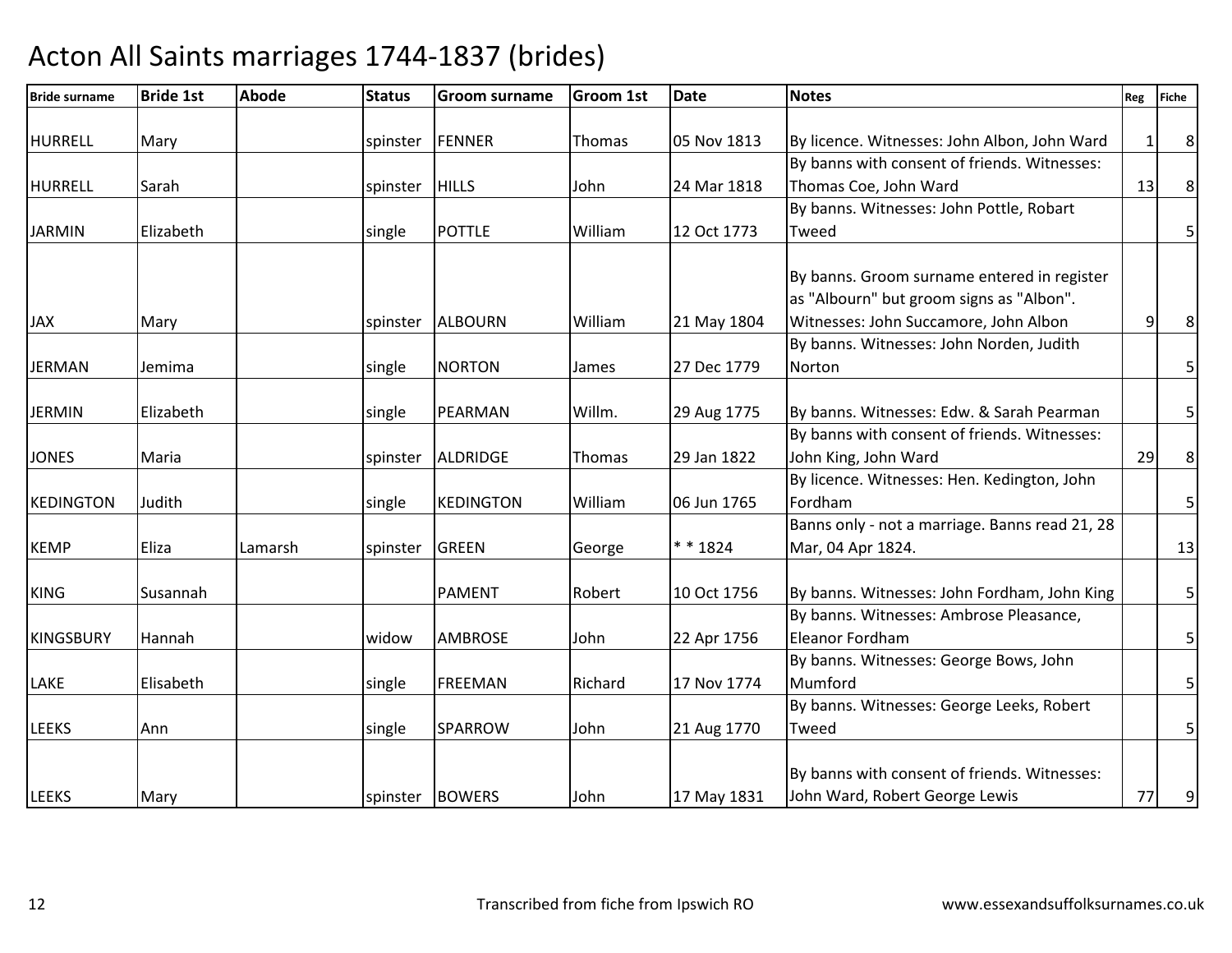| <b>Bride surname</b> | <b>Bride 1st</b> | <b>Abode</b> | <b>Status</b> | <b>Groom surname</b> | <b>Groom 1st</b>  | <b>Date</b> | <b>Notes</b>                                    | Reg | <b>Fiche</b>            |
|----------------------|------------------|--------------|---------------|----------------------|-------------------|-------------|-------------------------------------------------|-----|-------------------------|
|                      |                  |              |               |                      |                   |             |                                                 |     |                         |
|                      |                  |              |               |                      |                   |             | By banns with consent of friends. Witnesses:    |     |                         |
| <b>LEEKS</b>         | Susan            |              | spinster      | <b>WOODGATE</b>      | <b>Charles</b>    | 11 Apr 1834 | William Woodgate, Fanny Porter                  | 91  | $\overline{9}$          |
|                      |                  |              |               |                      |                   |             | Banns only - not a marriage. Banns read once    |     |                         |
|                      | Caroline         |              |               |                      | <b>John Oakes</b> |             | on 27 Jul 1829. Entry appears to have been      |     |                         |
| <b>LEWES</b>         | Matilda          |              | spinster      | <b>RANSON</b>        | Friars            | * * 1829    | crossed out.                                    |     | 13                      |
|                      |                  |              |               |                      |                   |             | By banns. Witnesses: Richard Polley, Willm      |     |                         |
| <b>LISTER</b>        | Sarah            |              | single        | <b>NELSON</b>        | John              | 22 Oct 1776 | Lester                                          |     | $\mathsf S$             |
|                      |                  |              |               |                      |                   |             | By banns. Witnesses: Simon Sparrow, John        |     |                         |
| LONG                 | Mary             |              |               | <b>CATLAN</b>        | John              | 10 Oct 1754 | Fordham.                                        |     | $\overline{a}$          |
|                      |                  | Great        |               |                      |                   |             | Banns only - not a marriage. Banns were read    |     |                         |
| LONG                 | <b>Bridget</b>   | Waldingfield |               | <b>CURTIS</b>        | Philip            | $* * 1761$  | on 26 Apr, 03 & 10 May 1761.                    |     | $\overline{5}$          |
|                      |                  |              |               |                      |                   |             |                                                 |     |                         |
| LONG                 | Sarah            |              | single        | <b>HURRELL</b>       | Peter             | 29 Aug 1784 | By banns. Witnesses: Ambrose & Mary Reeve       |     | 5                       |
| LONG                 | Sarah            |              | spinster      | <b>MILLS</b>         | James             | 01 Feb 1803 | By banns. Witnesses: Kezia & John Ward          |     | $\boldsymbol{6}$        |
|                      |                  |              |               |                      |                   |             | By licence. Witnesses: Jno Brewster, Saml.      |     |                         |
| <b>LUGAR</b>         | Elizabeth        |              | widow         | <b>MUMFORD</b>       | Robt              | 02 Jan 1776 | Wale jnr.                                       |     | $\overline{5}$          |
|                      |                  |              |               |                      |                   |             |                                                 |     |                         |
| <b>LYNG</b>          | Mary             |              | single        | <b>CHINNERY</b>      | John              | 13 Apr 1773 | By banns. Witnesses: Saml Clark, Robart Tweed   |     | 5                       |
|                      |                  |              |               |                      |                   |             | By banns. Witnesses: John Hurrell, John         |     |                         |
| <b>MACRO</b>         | Margaret         |              |               | <b>HURRELL</b>       | William           | 21 Dec 1755 | Fordham                                         |     | 5                       |
|                      |                  |              |               |                      |                   |             | By banns with consent of friends. Witnesses:    |     |                         |
| <b>MACRO</b>         | Amelia           |              | spinster      | <b>UPSON</b>         | Daniel            | 28 Apr 1830 | Edward Upson, Susanna Bateman                   | 73  | 9                       |
|                      |                  |              |               |                      |                   |             | By banns. Witnesses: Robert Tweed, Thos.        |     |                         |
| <b>MACROW</b>        | Susan            |              |               | <b>RAMPLIN</b>       | John              | 11 Oct 1767 | Otley                                           |     | 5                       |
|                      |                  | Little       |               |                      |                   |             | Banns only - not a marriage. Banns read 04, 11, |     |                         |
| <b>MACROW</b>        | Elizabeth        | Waldingfield | spinster      | <b>GOLDING</b>       | George            | * Oct 1772  | 18 Oct 1772.                                    |     | $\overline{\mathbf{5}}$ |
|                      |                  |              |               |                      |                   |             | By banns with consent of friends. Witnesses:    |     |                         |
| <b>MADDOCK</b>       | Sarah            |              | spinster      | <b>SMITH</b>         | James             | 26 Oct 1824 | Wm Maddock, John Ward                           | 45  | 8                       |
| <b>MAYHEW</b>        | Martha           |              |               | <b>BRAND</b>         | John              | 01 Oct 1745 | By banns                                        |     | $\overline{\mathsf{B}}$ |
| <b>MAYHEW</b>        | Elizabeth        |              |               | <b>WARREN</b>        |                   | 16 Oct 1753 |                                                 |     | $\overline{3}$          |
|                      |                  |              |               |                      | George            |             |                                                 |     |                         |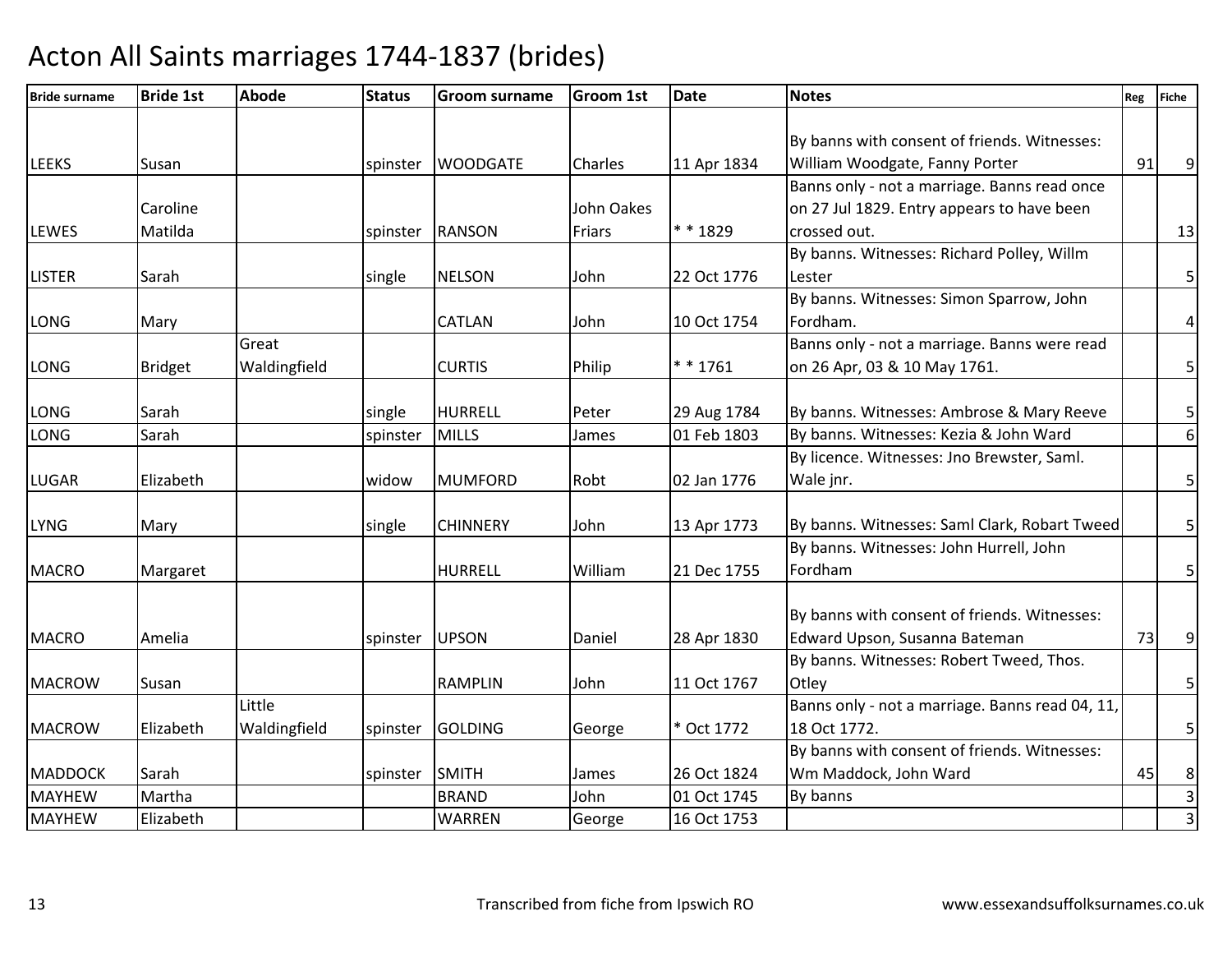| <b>Bride surname</b> | <b>Bride 1st</b> | <b>Abode</b> | <b>Status</b> | <b>Groom surname</b> | <b>Groom 1st</b> | <b>Date</b> | <b>Notes</b>                                                                                | Reg | <b>Fiche</b>            |
|----------------------|------------------|--------------|---------------|----------------------|------------------|-------------|---------------------------------------------------------------------------------------------|-----|-------------------------|
|                      |                  |              |               |                      |                  |             | By banns. Witnesses: Diana Mary Moor, James                                                 |     |                         |
| <b>MEGGS</b>         | Sarah            |              | single        | <b>RUFFELL</b>       | John             | 25 Apr 1798 | Sherlock                                                                                    |     | $6 \mid$                |
|                      |                  |              |               |                      |                  |             | By licence. Witnesses: Elizabeth Meggs,                                                     |     |                         |
| <b>MEGGS</b>         | Mary             |              |               | spinster   PEARSON   | William          | 20 Jul 1808 | <b>Charles Pearson</b>                                                                      | 23  | $\bf 8$                 |
|                      |                  |              |               |                      |                  |             | By banns. Witnesses: George Upson, Daniel                                                   |     |                         |
| MICKLEFIELD          | Martha           |              | spinster      | <b>UPSON</b>         | James            | 25 Oct 1826 | Upson                                                                                       | 56  | $\bf 8$                 |
| <b>MILLS</b>         | Hannah           |              |               | <b>COE</b>           | John             | 17 Apr 1798 | By licence. Witnesses: Mary Coe, Jane Shipp                                                 |     | 6 <sup>1</sup>          |
|                      |                  |              |               |                      |                  |             | By licence. The groom is James Coe jnr.                                                     |     |                         |
|                      |                  |              |               |                      |                  |             | Witnesses: E. Wandley, Thos Harrington, Wm                                                  |     |                         |
| <b>MILLS</b>         | Elizabeth        |              | spinster      | <b>COE</b>           | James            | 16 Aug 1808 | Mills                                                                                       | 24  | $\bf 8$                 |
| <b>MOLTON</b>        | Sarah            |              | single        | <b>BYHAM</b>         | Thomas           | 02 Nov 1783 | By banns. Witnesses: Robt & Mary Molton                                                     |     | $\overline{\mathbf{5}}$ |
|                      |                  |              |               |                      |                  |             |                                                                                             |     |                         |
| <b>MORLEY</b>        | Sarah            |              | single        | <b>CAMP</b>          | William          | 24 Jun 1800 | By banns. Witnesses: Mary & Elizabeth Morley<br>By licence. Bride is a minor. Witnesses: Wm |     | $6 \mid$                |
|                      |                  |              |               |                      |                  |             |                                                                                             |     |                         |
| <b>MUMFORD</b>       | Susan            |              | spinster      | <b>BRIGGS</b>        | John             | 14 Oct 1784 | Smith, Elizabeth Mumford<br>By banns. Witnesses: John Fordham, Hannah                       |     | $\overline{\mathbf{5}}$ |
| <b>MUNFORD</b>       | Susannah         |              |               | <b>BUTCHER</b>       | John             | 07 Oct 1759 | Long                                                                                        |     | $\mathsf S$             |
|                      |                  |              |               |                      |                  |             | By banns. Witnesses: Robt Mumford, Mary                                                     |     |                         |
| <b>MUNFORD</b>       | Elizabeth        |              | single        | <b>PAWSEY</b>        | Jonathan         | 27 Jun 1779 | <b>Bows</b>                                                                                 |     | 5 <sup>1</sup>          |
|                      |                  |              |               |                      |                  |             | By banns. Witnesses: Robert Mumford, Sarah                                                  |     |                         |
| <b>MUNFORD</b>       | Mary             |              | single        | <b>POOL</b>          | John             | 27 Feb 1781 | Head?                                                                                       |     | 5                       |
|                      |                  |              |               |                      |                  |             | By banns with consent of friends. Witnesses:                                                |     |                         |
| <b>MUSSETT</b>       | Elizabeth        |              | spinster      | <b>HALE</b>          | John             | 28 Jul 1833 | Henry & Anne Mussett                                                                        | 88  | $\overline{9}$          |
|                      |                  |              |               |                      |                  |             |                                                                                             |     |                         |
| <b>NAVE</b>          | Hannah           |              | spinster      | <b>FROST</b>         | John             | 10 Mar 1817 | By banns. Witnesses: Robt Brown, John Ward                                                  | 12  | 8 <sup>1</sup>          |
|                      |                  |              |               |                      |                  |             | By banns with consent of friends. Witnesses:                                                |     |                         |
| <b>NAVE</b>          | Hannah           |              |               | spinster HURLOCK     | Charles          | 11 Feb 1823 | Susan Neave, James Nave                                                                     | 36  | 8                       |
|                      |                  |              |               |                      |                  |             | By banns with consent of friends. Witnesses:                                                |     |                         |
| <b>NAVE</b>          | Susan            |              | spinster      | <b>EAST</b>          | William          | 10 Mar 1826 | John Pleasants, Eliza Bowers                                                                | 54  | $\bf 8$                 |
|                      |                  |              |               |                      |                  |             | By banns. Witnesses: Robt Hitchins, John                                                    |     |                         |
| <b>NELSON</b>        | Elizabeth        |              | single        | <b>BATTRAM</b>       | James            | 10 Nov 1782 | Reeve                                                                                       |     | $\overline{5}$          |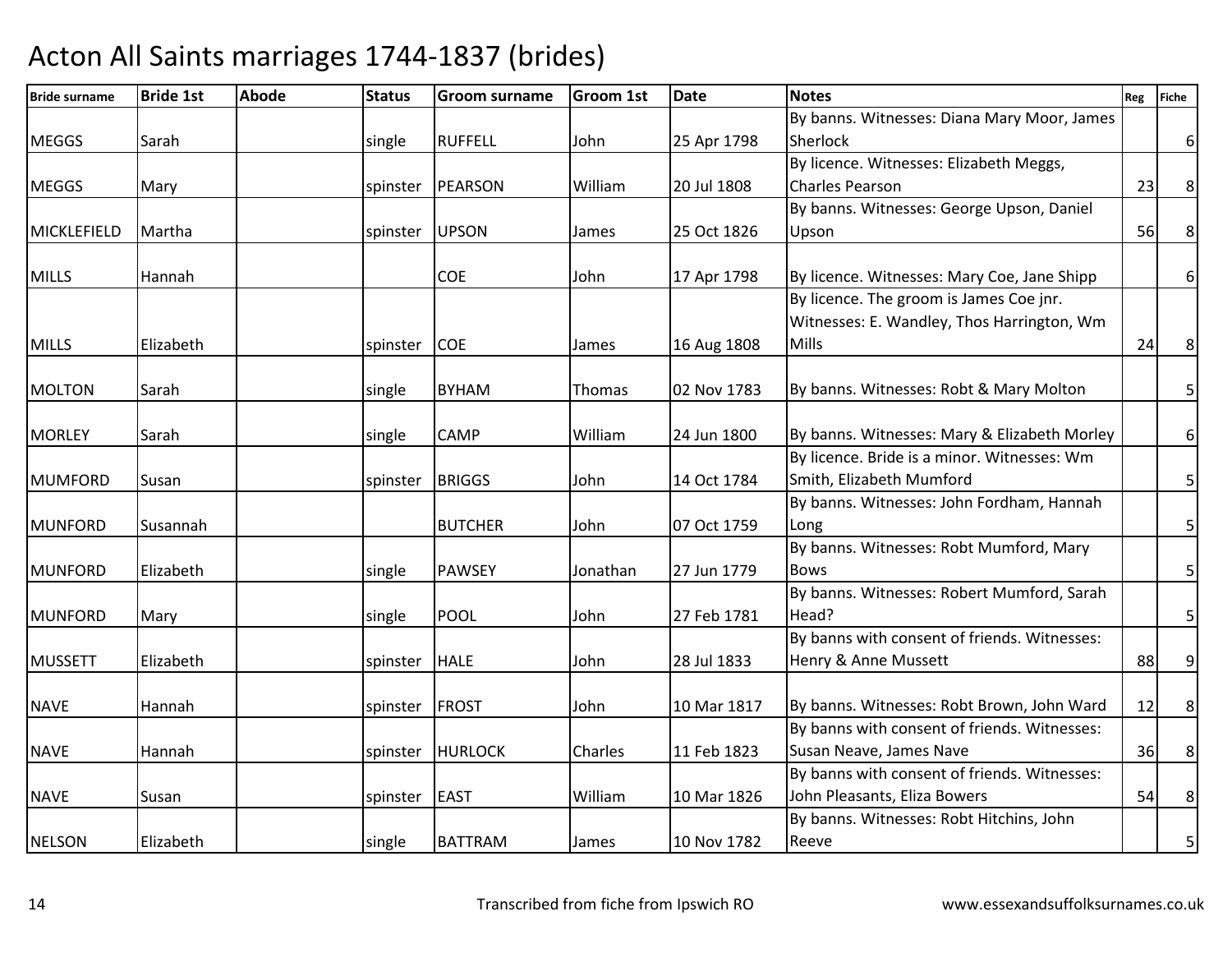| <b>Bride surname</b> | <b>Bride 1st</b> | <b>Abode</b> | <b>Status</b>   | <b>Groom surname</b> | <b>Groom 1st</b> | <b>Date</b> | <b>Notes</b>                                    | Reg | <b>Fiche</b>            |
|----------------------|------------------|--------------|-----------------|----------------------|------------------|-------------|-------------------------------------------------|-----|-------------------------|
|                      |                  |              |                 |                      |                  |             | By license. Witnesses: Joseph Hale, Joseph      |     |                         |
| <b>NICE</b>          | Elizabeth        |              | widow           | <b>LUGAR</b>         | John             | 15 Oct 1767 | Hale jnr.                                       |     | $\overline{5}$          |
|                      |                  |              |                 |                      | John             |             |                                                 |     |                         |
| <b>NICE</b>          | Mary             |              | spinster SPA*TS |                      | Daniel           | 02 Nov 1807 | By licence. Witnesses: Edmund Nice, Elizh. Nice | 19  | $\,8\,$                 |
|                      |                  |              |                 |                      |                  |             | By banns with consent of friends. Witnesses:    |     |                         |
| <b>NICE</b>          | Mary             |              | spinster        | <b>UPSON</b>         | John             | 30 Jan 1821 | James Nave, John Ward                           | 25  | $\bf 8$                 |
|                      |                  |              |                 |                      |                  |             | By banns. Witnesses: Susan Albon, Nathaniel     |     |                         |
| <b>OSBORN</b>        | Mary Ann         |              | spinster        | <b>ANDREWS</b>       | Robert           | 14 Oct 1789 | Golding                                         |     | 6 <sup>1</sup>          |
|                      |                  |              |                 |                      |                  |             | By licence. Witnesses: Elizabeth [HK]erington,  |     |                         |
| <b>OSTLER</b>        | Mary             | Melford      | single          | <b>RICHOLD</b>       | Peter            | 18 Apr 1776 | Mary Ostler, Robert Tweed                       |     | 5                       |
|                      |                  | Whepsted,    |                 |                      |                  |             |                                                 |     |                         |
| <b>OTLEY</b>         | Esther           | Suffolk      | single          | <b>BANKS</b>         | John             | 16 Apr 1751 | By licence                                      |     | $\overline{3}$          |
|                      |                  |              |                 |                      |                  |             | By banns. Witnesses: Saml. Walle jnr, Thos      |     |                         |
| PA[UR]SEY            | Mary             |              | single          | <b>HURROLD</b>       | John             | 08 Oct 1776 | Parsey                                          |     | $\overline{5}$          |
|                      |                  |              |                 |                      |                  |             | By banns. Witnesses: James Chandler, Saml.      |     |                         |
| <b>PARKER</b>        | Martha           |              | spinster        | SANSOM               | Robt             | 30 Oct 1781 | Wall                                            |     | $\overline{\mathbf{5}}$ |
|                      |                  |              |                 |                      |                  |             | By banns. Witnesses: Joseph Parmenter, Mary     |     |                         |
| <b>PARKER</b>        | Mary             |              | spinster        | <b>STEED</b>         | John             | 18 Oct 1803 | <b>Steed</b>                                    | Δ   | $\bf 8$                 |
|                      |                  |              |                 |                      |                  |             | By banns with consent of friends. Witnesses:    |     |                         |
| <b>PARMENTER</b>     | Mary             |              | spinster        | <b>NAVE</b>          | James            | 11 May 1821 | Joseph Rash, Hannah Nave                        | 26  | $\bf 8$                 |
|                      |                  |              |                 |                      |                  |             |                                                 |     |                         |
| <b>PARTRIDGE</b>     | Mary             |              | spinster SELL   |                      | James            | 12 Jul 1778 | By licence. Witnesses: Judith Turner, Wm Ellis  |     | $\overline{\mathbf{5}}$ |
|                      |                  |              |                 |                      |                  |             | By banns. Witnesses: William Pawsey, Mary       |     |                         |
| <b>PAWSEY</b>        | Sarah            |              | single          | <b>REEVE</b>         | Ambrose          | 23 May 1801 | Segar                                           |     | $\boldsymbol{6}$        |
| <b>PAWSEY</b>        | Ann              |              | single          | <b>RASH</b>          | John             | 29 Jun 1801 | By banns. Witnesses: John & Sarah Elms          |     | $\sqrt{6}$              |
|                      |                  |              |                 |                      |                  |             |                                                 |     |                         |
| <b>PAWSEY</b>        | Elizabeth        |              | spinster        | <b>SIMPSON</b>       | John             | 07 Nov 1809 | By banns. Witnesses: Ann Waypole, John Cardy    | 29  | 8 <sup>1</sup>          |
|                      |                  |              |                 |                      |                  |             | By banns with consent of friends. Witnesses:    |     |                         |
| <b>PAWSEY</b>        | Mary             |              |                 | spinster CHINERY     | George           | 28 Oct 1831 | James & Eliz Chinery                            | 80  | 9                       |
|                      |                  |              |                 |                      |                  |             | By banns. Witnesses: Chas. Pearson, Elizabeth   |     |                         |
| <b>PEARSON</b>       | Sophia           |              | spinster        | <b>POOLE</b>         | Thos.            | 11 Jun 1807 | <b>Meggs</b>                                    | 15  | 8                       |
|                      |                  |              |                 |                      |                  |             |                                                 |     |                         |
| PEARSON              | Susan            |              | spinster TIFFEN |                      | Amos             | 30 Apr 1825 | By licence. Witnesses: Charles & Eliza Pearson  | 48  | 8 <sup>8</sup>          |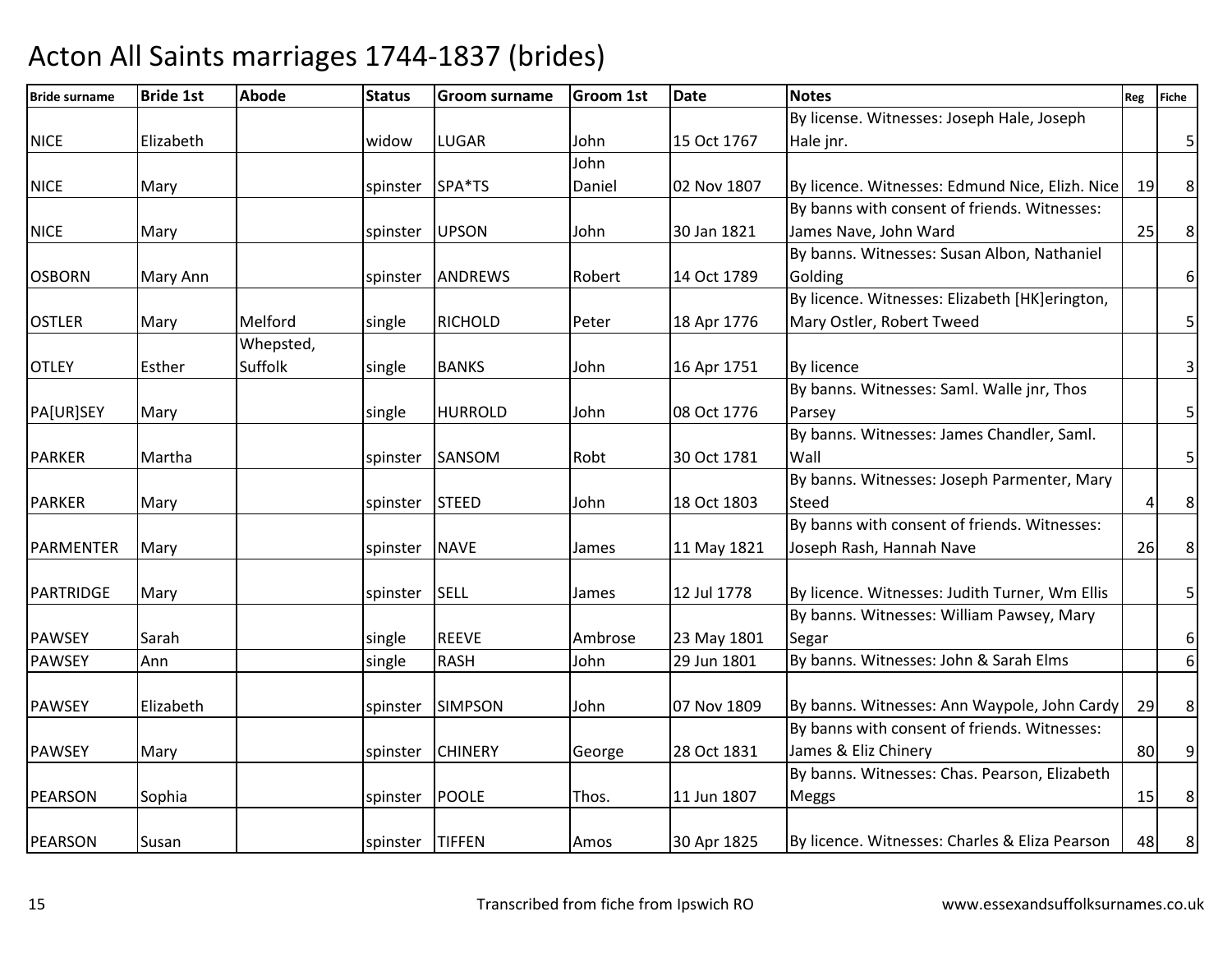| <b>Bride surname</b> | <b>Bride 1st</b> | <b>Abode</b> | <b>Status</b>  | <b>Groom surname</b> | <b>Groom 1st</b> | <b>Date</b> | <b>Notes</b>                                     | Reg | <b>Fiche</b>            |
|----------------------|------------------|--------------|----------------|----------------------|------------------|-------------|--------------------------------------------------|-----|-------------------------|
|                      |                  |              |                |                      |                  |             | Banns only - not a marriage. Groom's name is     |     |                         |
|                      |                  | Great        |                |                      |                  |             | James Mills jnr. Banns read 09, 16, 23 Jan       |     |                         |
| PEARSON?             | Eliza            | Waldingfield | spinster MILLS |                      | James            | ** 1831     | 1831.                                            |     | 13                      |
|                      |                  |              |                |                      |                  |             | By banns. Witnesses: John Maxsum?, Robart        |     |                         |
| PLEASANTS            | Ann              |              | single         | <b>WALPOLE</b>       | <b>Thomas</b>    | 05 Apr 1774 | Tweed                                            |     | 5                       |
|                      |                  |              |                |                      |                  |             | By banns. Witnesses: William Nelson, Mary        |     |                         |
| <b>PLEASANTS</b>     | Hannah           |              | single         | <b>WRIGHT</b>        | Thomas           | 25 Nov 1796 | Smith                                            |     | $\boldsymbol{6}$        |
|                      |                  |              |                |                      |                  |             | By banns. Witnesses: Thos Steed, Elizabeth       |     |                         |
| PLEASANTS            | Rebecca          |              | spinster       | <b>YORK</b>          | William          | 30 Apr 1807 | Pawsy, John Ward                                 | 13  | $\bf 8$                 |
|                      |                  |              |                |                      |                  |             | By banns. Witnesses David Steel?, John           |     |                         |
| <b>PLUMB</b>         | Sarah            |              |                | <b>ALBON</b>         | Roger            | 19 Feb 1760 | Fordham                                          |     | 5                       |
|                      |                  |              |                |                      |                  |             | Banns only - not a marriage. Banns read: 10,     |     |                         |
| <b>POLLEY</b>        | Susan            |              | single         | <b>CAMPING</b>       | Robert           | * Sep 1786  | 17, 24 Sep 1786.                                 |     | $\overline{5}$          |
|                      |                  |              |                |                      |                  |             | By licence & with consent of her mother,         |     |                         |
|                      |                  |              |                |                      |                  |             | Susan Polley, widow. Bride is a minor.           |     |                         |
| <b>POLLEY</b>        | Susan            |              | spinster       | GREEN                | John             | 03 Oct 1788 | Witnesses: Ambrose & Mary Coe                    |     | $6\,$                   |
|                      |                  |              |                |                      |                  |             | By banns. Witnesses: John Ho[oa]d, Robart        |     |                         |
| <b>POOL</b>          | Mary             |              | single         | <b>POOL</b>          | Thomas           | 23 Jun 1771 | Tweed                                            |     | 5                       |
|                      |                  |              |                |                      |                  |             | By banns with consent of friends. Witnesses:     |     |                         |
| <b>PORTER</b>        | Frances          |              | spinster       | <b>WOODGATE</b>      | William          | 24 Jun 1834 | Charles & Susan Woodgate                         | 92  | $\overline{9}$          |
|                      |                  |              |                |                      |                  |             | By banns with consent of friends. Witnesses:     |     |                         |
| <b>POTTER</b>        | Elizabeth        |              | spinster       | <b>CURTIS</b>        | Samuel           | 25 Sep 1829 | John Ward, Eliza Pettit                          | 69  | 9 <sup>1</sup>          |
|                      |                  |              |                |                      |                  |             | By banns with consent of friends. Witnesses:     |     |                         |
| <b>POTTER</b>        | Mary             |              | spinster       | <b>LEEKS</b>         | John             | 15 Sep 1834 | Charles & Susan Woodgate                         | 93  | $\overline{9}$          |
|                      |                  |              |                |                      |                  |             |                                                  |     |                         |
| <b>RADLEY</b>        | Elizabeth        |              | spinster       | <b>RASH</b>          | Joseph           | 15 Oct 1807 | By banns. Witnesses: Mary Rash, John Ward        | 16  | $\,8\,$                 |
| <b>RAMPLIN</b>       | Elizabeth        |              | single         | CADGE                | Thomas           | 14 Feb 1772 | By license. Witnesses: ? _icketts, Nath. Golding |     | 5 <sup>1</sup>          |
|                      |                  |              |                |                      |                  |             |                                                  |     |                         |
| <b>RASH</b>          | Mary             |              | single         | <b>MOLTON</b>        | Robert           | 08 Aug 1779 | By banns. Witnesses: Sarah Rash, John Molton     |     | $\overline{\mathbf{5}}$ |
|                      |                  |              |                |                      |                  |             |                                                  |     |                         |
| <b>RASH</b>          | Elizth           |              |                | spinster ELLISTON    | Thomas           | 20 Jul 1784 | By banns. Witnesses: Robt Molton, John How       |     | 5 <sup>1</sup>          |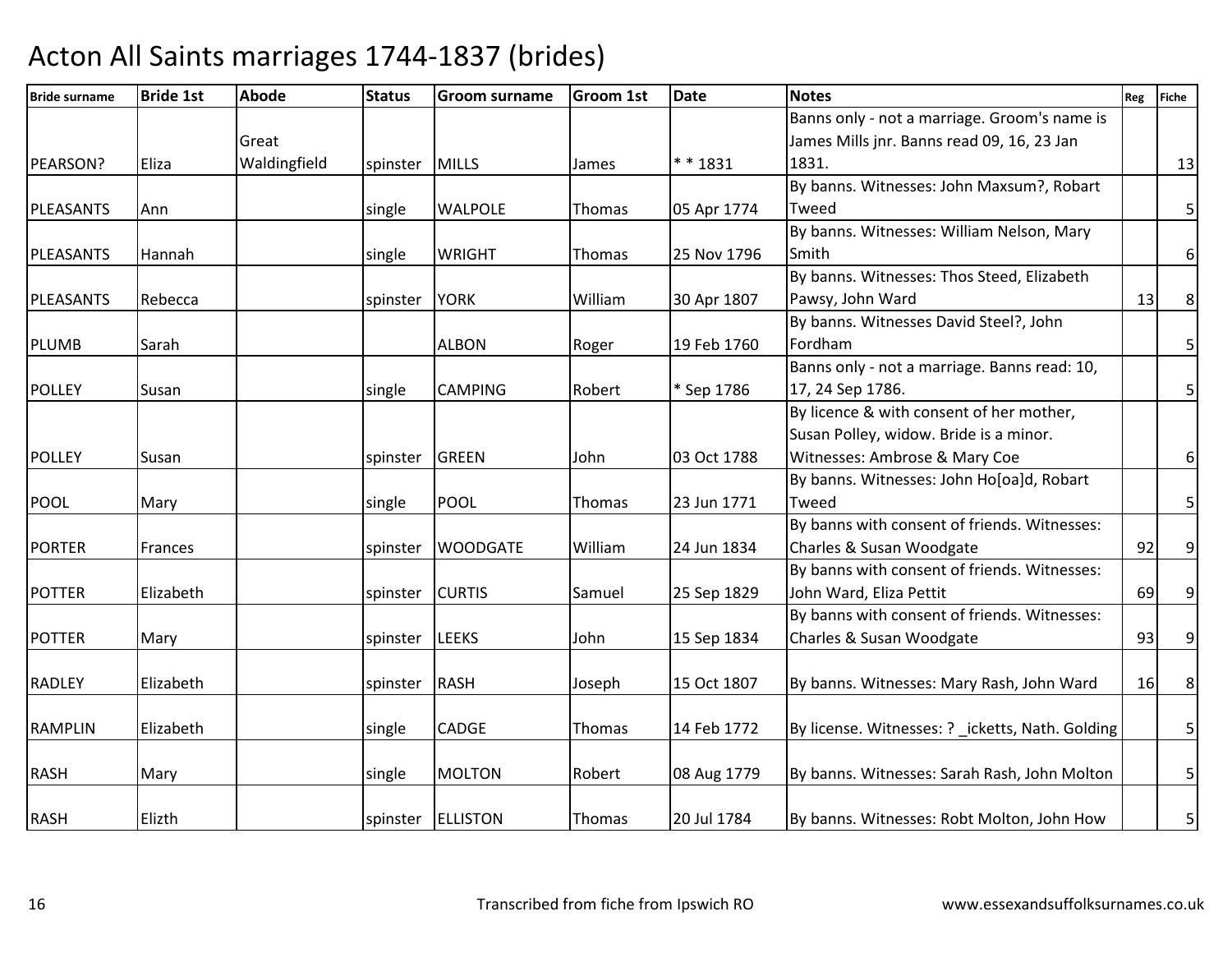| <b>Bride surname</b> | <b>Bride 1st</b> | <b>Abode</b> | <b>Status</b> | <b>Groom surname</b> | <b>Groom 1st</b> | <b>Date</b> | <b>Notes</b>                                    | Reg | <b>Fiche</b>     |
|----------------------|------------------|--------------|---------------|----------------------|------------------|-------------|-------------------------------------------------|-----|------------------|
|                      |                  |              |               |                      |                  |             | By banns. Witnesses: Edward Pamenter, Ann       |     |                  |
| <b>RASH</b>          | Sarah            |              | spinster      | PARMENTER            | Joseph           | 28 Jun 1801 | Dav                                             |     | $\boldsymbol{6}$ |
|                      |                  |              |               |                      |                  |             | By banns. Witnesses: Joseph Rash, Elizabeth     |     |                  |
| <b>RASH</b>          | Mary             |              | spinster      | <b>EALMS</b>         | John             | 06 Nov 1810 | Ealms                                           | 30  | $\bf 8$          |
|                      |                  |              |               |                      |                  |             |                                                 |     |                  |
| <b>RASH</b>          | Mary             |              | spinster      | <b>SPARKES</b>       | Thomas           | 18 Dec 1816 | By licence. Witnesses: John Albon, John Green   | 11  | $\bf 8$          |
|                      |                  |              |               |                      |                  |             | By licence. Witnesses: Thomas Sergeant, John    |     |                  |
| <b>RASH</b>          | Maria            |              | spinster      | SERGEANT             | John             | 01 May 1820 | Ward                                            | 20  | $\bf 8$          |
| <b>RATCLIFFE</b>     | Elizabeth        |              | spinster      | <b>FOSTER</b>        | George           | 09 Jul 1814 | By banns. Witnesses: Benjn. & John Ward         | 3   | $\infty$         |
|                      |                  |              |               |                      |                  |             | By banns. Witnesses: Susanna Reeve, George      |     |                  |
| <b>REEVE</b>         | Anne             |              | single        | <b>CLARK</b>         | John             | 28 Oct 1767 | <b>Bowes</b>                                    |     | 5                |
|                      |                  |              |               |                      |                  |             |                                                 |     |                  |
| <b>REEVE</b>         | Sarah            |              | spinster      | <b>CURTIS</b>        | Philip           | 29 Jul 1792 | By banns. Witnesses: Bridget & Mary Curtis      |     | 6 <sup>1</sup>   |
|                      |                  |              |               |                      |                  |             |                                                 |     |                  |
|                      |                  |              |               |                      |                  |             | By banns with consent of friends. Witnesses:    |     |                  |
| <b>RENSON</b>        | Mary             |              |               | spinster   PARTRIDGE | George           | 22 Oct 1834 | George Boreham, Jemima Bowers                   | 95  | 9                |
|                      |                  |              |               |                      |                  |             | Banns only - not a marriage. Banns read: 03,    |     |                  |
| <b>RUGLEY</b>        | Martha           |              | spinster      | <b>CASON</b>         | Joseph           | * Oct 1802  | 10, 17 Oct 1802.                                |     | $\,$ 6 $\,$      |
|                      |                  |              |               |                      |                  |             | By banns. Witnesses: Elizabeth Clark, Nathaniel |     |                  |
| <b>RUST</b>          | Martha           |              | spinster      | <b>HILLS</b>         | John             | 17 Jun 1788 | Golding                                         |     | $\overline{5}$   |
|                      |                  |              |               |                      |                  |             | By banns with consent of parents. Witnesses:    |     |                  |
| <b>RUST</b>          | Mary             |              | spinster      | <b>BEAN</b>          | George           | 10 Jan 1815 | Richard Bean, John Ward                         | 6   | $\bf 8$          |
| SAMFORD              | Susan            |              | single        | <b>COPPER</b>        | George           | 12 Apr 1801 | By banns. Witnesses: John & Ann Ranson          |     | $6\,$            |
|                      |                  |              |               |                      |                  |             | By banns with consent of friends. Witnesses:    |     |                  |
| <b>SCARFE</b>        | Sarah            |              | spinster      | <b>CURTIS</b>        | Thomas           | 11 Sep 1832 | <b>Edward &amp; Jane Curtis</b>                 | 84  | $\overline{9}$   |
|                      |                  |              |               |                      |                  |             | By banns. Witnesses: Sarah Clark, Robart        |     |                  |
| <b>SCOT</b>          | Hannah           |              | single        | <b>MURRELLS</b>      | Isaac            | 09 Aug 1772 | Tweed                                           |     | 5                |
|                      |                  |              |               |                      |                  |             | By banns with consent of parents. Witnesses:    |     |                  |
| <b>SCOTT</b>         | Pheby            |              |               | spinster SERJEANT    | Samuel           | 28 Mar 1815 | William & Elizabeth Bean                        | 7   | 8                |
|                      |                  |              |               |                      |                  |             |                                                 |     |                  |
|                      |                  |              |               |                      |                  |             | By banns with consent of friends. Witnesses:    |     |                  |
| <b>SCUTTS</b>        | Sarah            |              |               | spinster POTTER      | Stephen          | 12 Oct 1834 | William Underwood, Eliza Scutts                 | 94  | 9                |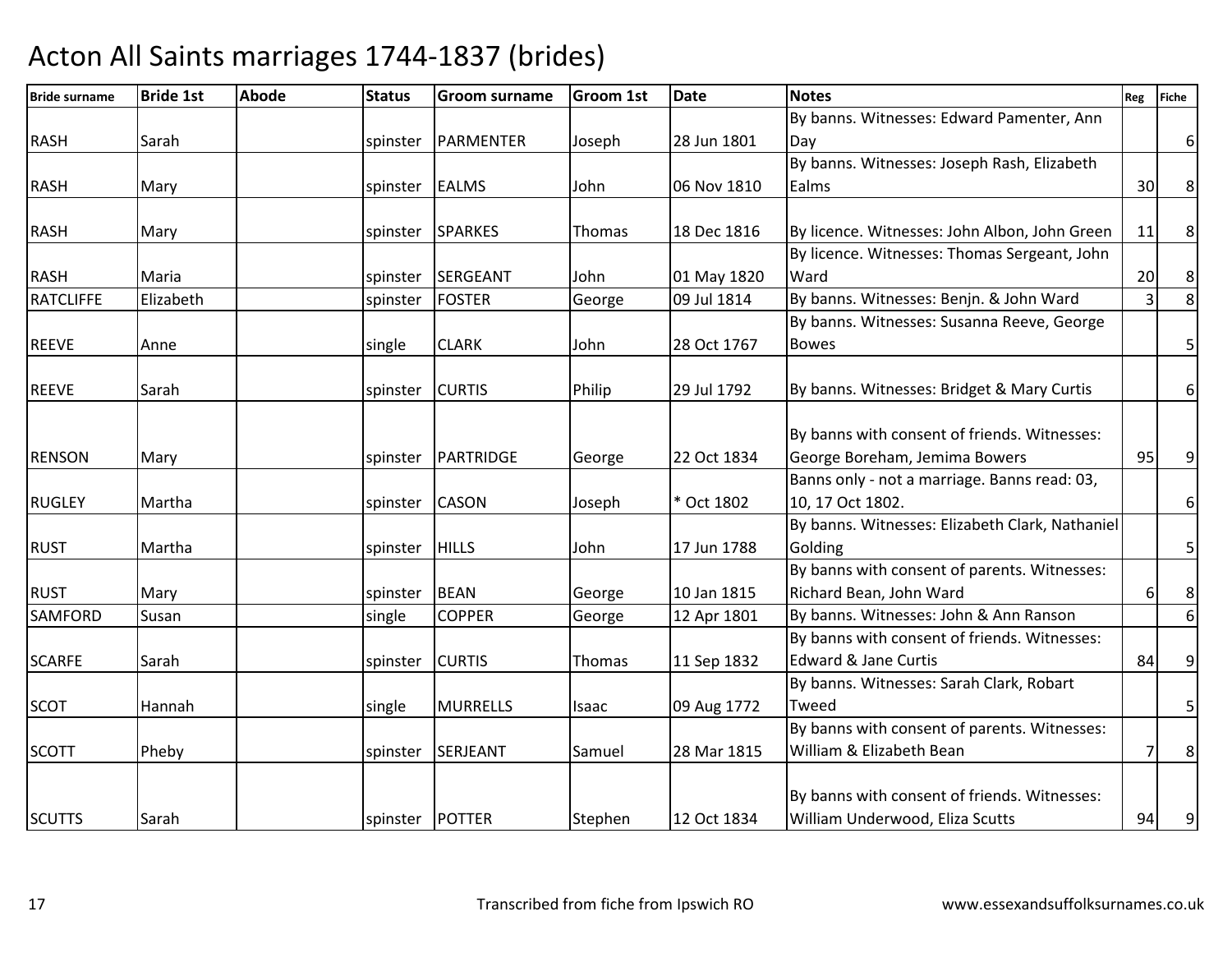| <b>Bride surname</b> | <b>Bride 1st</b> | <b>Abode</b> | <b>Status</b>  | <b>Groom surname</b> | <b>Groom 1st</b> | <b>Date</b>   | <b>Notes</b>                                  | Reg | <b>Fiche</b>            |
|----------------------|------------------|--------------|----------------|----------------------|------------------|---------------|-----------------------------------------------|-----|-------------------------|
|                      |                  |              |                |                      |                  |               |                                               |     |                         |
| <b>SERGEANT</b>      | Alice            |              |                | <b>BOWES</b>         | George           | 20 Nov 1755   | By license. Witnesses: John ?, Thomas Deane?  |     | 4                       |
| <b>SERJEANT</b>      | Mary             |              |                | <b>BETSON</b>        | John             | 14 Mar 1748/9 | <b>By licence</b>                             |     | 3 <sup>1</sup>          |
|                      |                  |              |                |                      |                  |               | By banns. Witnesses: John Theobald, John      |     |                         |
| <b>SERJENT</b>       | Mary             |              | spinster       | <b>WILLIS</b>        | John             | 24 Nov 1807   | Ward                                          | 18  | $\,8\,$                 |
|                      |                  |              |                |                      |                  |               |                                               |     |                         |
| <b>SERJENT</b>       | <b>Bridget</b>   |              | spinster       | <b>RASH</b>          | William          | 26 Jun 1808   | By banns. Witnesses: Thos. Serjent, John Ward | 22  | $8\phantom{.}$          |
|                      |                  | St Gregory,  |                |                      |                  |               | Banns only - not a marriage. Banns were read  |     |                         |
| <b>SHILLEY</b>       | Elizabeth        | Sudbury      |                | <b>CLARK</b>         | Thomas           | $* * 1757$    | on 16, 23 & 30 Oct 1757.                      |     | $\overline{5}$          |
|                      |                  |              |                |                      |                  |               | By banns. Witnesses: John Mills, Sarah        |     |                         |
| <b>SIMPSON</b>       | Hannah           |              | widow          | <b>RASH</b>          | Joseph           | 01 Dec 1834   | Parmenter                                     | 97  | $\overline{9}$          |
|                      |                  |              |                |                      |                  |               | By banns. Witnesses: Frances Sarjeant, Thos   |     |                         |
| <b>SMITH</b>         | Bridget          |              | single         | SARJEANT             | Thomas           | 12 Nov 1778   | Day                                           |     | 5 <sup>1</sup>          |
|                      |                  |              |                |                      |                  |               |                                               |     |                         |
| <b>SMITH</b>         | Martha           |              | spinster       | <b>NICE</b>          | Thomas           | 23 Jan 1787   | By banns. Witnesses: John Coe, George Bowes   |     | 5 <sup>1</sup>          |
|                      |                  |              |                |                      |                  |               | By licence. Witnesses: Ambrose Meeking,       |     |                         |
| <b>SMITH</b>         | Sarah            |              | spinster       | <b>FREEMAN</b>       | James            | 07 Aug 1787   | <b>Nathaniel Golding</b>                      |     | $\overline{\mathbf{5}}$ |
|                      |                  |              |                |                      |                  |               | By banns with consent of friends. Witnesses:  |     |                         |
| <b>SMITH</b>         | Hannah           |              |                | spinster SIMPSON     | James            | 07 Mar 1816   | John Smith, John Ward                         | 10  | $\bf 8$                 |
|                      |                  |              |                |                      |                  |               | By banns. Witnesses: Geo Bowes, Robart        |     |                         |
| <b>SNELL</b>         | Susannah         |              | single         | <b>OTLEY</b>         | John             | 22 Nov 1774   | Tweed                                         |     | 5 <sup>1</sup>          |
|                      |                  |              |                |                      |                  |               | By banns. Paupers. Witnesses: James           |     |                         |
| SNELL                | Deborah          |              | single         | <b>WHYBORROUGH</b>   | Richard          | 30 Nov 1783   | Blun_ger?, Thomas?                            |     | 5                       |
|                      |                  | Brettenham,  |                |                      |                  |               | Banns only - not a marriage. Banns read: 31   |     |                         |
| <b>SPARKS</b>        | Alice            | Suffolk      | single         | <b>HURRY</b>         | Thomas           | ** 1801       | May, 07, 14 June 1801.                        |     | $\boldsymbol{6}$        |
|                      |                  |              |                |                      |                  |               | By license. Witnesses: Abraham Making,        |     |                         |
| <b>SPARROW</b>       | Mary             |              | spinster       | <b>ASTON</b>         | Samuel           | 02 May 1772   | <b>Robart Tweed</b>                           |     | $\overline{\mathbf{5}}$ |
|                      |                  |              |                |                      |                  |               |                                               |     |                         |
| <b>SPARROW</b>       | Sarah            |              | spinster RASH  |                      | Joseph           | 26 Jan 1779   | By banns. Witnesses: Robt Matten, John Reeve  |     | $5\vert$                |
|                      |                  |              |                |                      |                  |               | By banns. Witnesses: Hannah Sparrow, James    |     |                         |
| <b>SPARROW</b>       | Mary             |              | single         | <b>EARY</b>          | John             | 09 Nov 1801   | Upson                                         |     | 6 <sup>1</sup>          |
|                      |                  |              |                |                      |                  |               | By banns. Groom is James Upson jnr.           |     |                         |
| SPARROW              | Hannah           |              | spinster UPSON |                      | James            | 02 Aug 1802   | Witnesses: Ann Day, Richard C*ter             |     | 6 <sup>1</sup>          |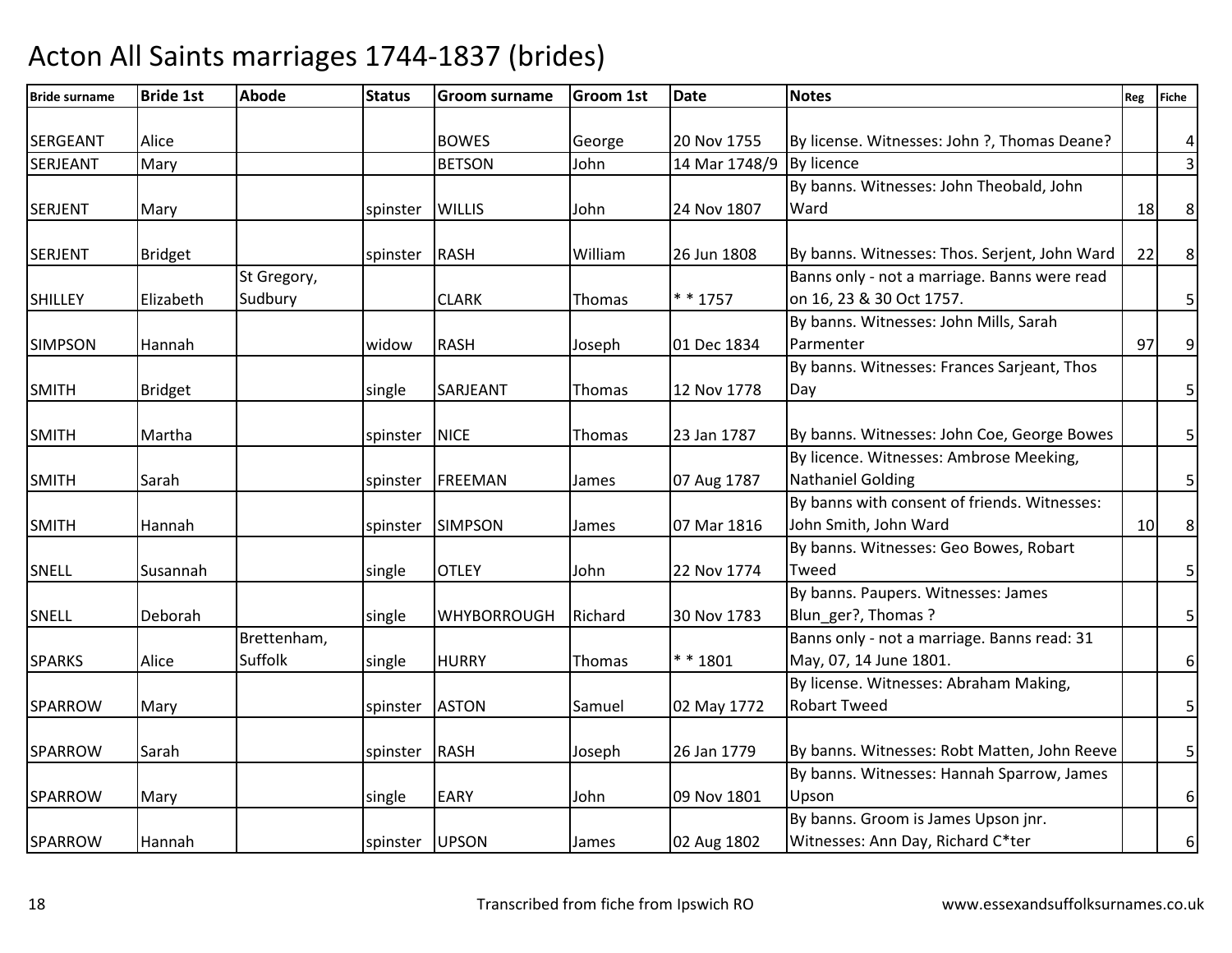| <b>Bride surname</b> | <b>Bride 1st</b> | <b>Abode</b> | <b>Status</b> | <b>Groom surname</b> | <b>Groom 1st</b> | Date        | <b>Notes</b>                                    | Reg          | <b>Fiche</b>     |
|----------------------|------------------|--------------|---------------|----------------------|------------------|-------------|-------------------------------------------------|--------------|------------------|
|                      |                  |              |               |                      |                  |             | By banns. Witnesses: W. Serfield?, Elizabeth    |              |                  |
| SPARROW              | Sarah            |              | single        | <b>AMBROSE</b>       | George           | 11 Oct 1805 | Stead                                           | 10           | 8                |
|                      |                  | Great        |               |                      |                  |             | Banns only - not a marriage. Banns read 14, 21, |              |                  |
| <b>SPARROW</b>       | Maria            | Waldingfield | spinster      | <b>POOLE</b>         | Thomas           | $* * 1825$  | 28 Aug 1825                                     |              | 13               |
| <b>SPIGHT</b>        | Mary             |              | single        | SANDALL              | John             | 07 Jul 1784 | By licence. Witnesses: J. Briggs, J. Lugar      |              | 5                |
|                      |                  |              |               |                      |                  |             | By banns. Witnesses: Thomas & Mary              |              |                  |
| <b>STAPLETON</b>     | Elizabeth        |              | single        | <b>FINCH</b>         | William          | 06 Nov 1777 | Stapleton                                       |              | $\overline{5}$   |
|                      |                  |              |               |                      |                  |             | By banns with consent of friends. Witnesses:    |              |                  |
| <b>STEARNS</b>       | Susan            |              | spinster      | <b>BYHAM</b>         | Nathanael        | 13 Jan 1821 | James Pleasants, John Ward                      | 23           | $\,8\,$          |
|                      |                  |              |               |                      |                  |             | By banns. Witnesses: John Ward, Nathanael       |              |                  |
| <b>STEARNS</b>       | Maria            |              | spinster      | PLEASANTS            | Samuel           | 10 Sep 1822 | <b>Byham</b>                                    | 33           | 8 <sup>°</sup>   |
|                      |                  |              |               |                      |                  |             |                                                 |              |                  |
|                      |                  |              |               |                      |                  |             | By banns. Groom is James Upson the elder.       |              |                  |
| <b>STEED</b>         | Sarah            |              | widow         | <b>UPSON</b>         | James            | 23 May 1803 | Witnesses: Robert & Elizabeth Mumford           | $\mathbf{1}$ | 8                |
|                      |                  |              |               |                      |                  |             | By banns. Witnesses: Mary Woodgate, Rachel      |              |                  |
| <b>STEVENS</b>       | Sarah            |              | spinster      | <b>WOODGATE</b>      | William          | 26 Mar 1799 | <b>Starnes</b>                                  |              | $\boldsymbol{6}$ |
|                      |                  |              |               |                      |                  |             | By banns. Witnesses: John Webb, John            |              |                  |
| <b>SUDBURY</b>       | Mary             |              | single        | <b>WEBB</b>          | Isaac            | 02 May 1756 | Fordham                                         |              | $\overline{5}$   |
|                      |                  |              |               |                      |                  |             |                                                 |              |                  |
| <b>SYMONDS</b>       | Elizabeth        |              | spinster      | <b>CHINNERY</b>      | John             | 01 Dec 1799 | By banns. Witnesses: Thomas & Mary Symonds      |              | $\boldsymbol{6}$ |
|                      |                  |              |               |                      |                  |             | By banns. Witnesses: Wm Tebbell, Robert         |              |                  |
| <b>TEBBELL</b>       | Susan            |              | single        | <b>GARRED</b>        | Saml             | 11 Jun 1775 | Tweed                                           |              | $5\vert$         |
|                      |                  |              |               |                      |                  |             | By banns. Witnesses: Edward [BD]idby, Mary      |              |                  |
| <b>TEBEL</b>         | Mary             |              | single        | <b>MAYHEW</b>        | Martin           | 15 Jul 1781 | Griggs                                          |              | $\overline{5}$   |
|                      |                  |              |               |                      |                  |             | By banns. Witnesses: Ambrose Wright, Robert     |              |                  |
| <b>THEOBAL</b>       | Mary             |              | single        | <b>THEOBAL</b>       | William          | 02 Sep 1770 | Tweed                                           |              | 5 <sup>1</sup>   |
|                      |                  |              |               |                      |                  |             | By banns. Witnesses: John Lumley, John          |              |                  |
| <b>THEOBALD</b>      | Hannah           |              |               | <b>WRIGHT</b>        | Ambrose          | 14 Apr 1760 | Fordham                                         |              | $\overline{5}$   |
|                      |                  |              |               |                      |                  |             | By banns. Witnesses: George Theobald, John      |              |                  |
| <b>THEOBALD</b>      | Martha           |              |               | <b>ONG</b>           | George           | 24 Oct 1764 | Fordham                                         |              | 5                |
|                      |                  |              |               |                      |                  |             |                                                 |              |                  |
|                      |                  |              |               |                      |                  |             | By licence. Married with consent of parents.    |              |                  |
| <b>TIFFEN</b>        | Mary             |              |               | spinster STRIBLING   | Branwhite        | 24 Jul 1770 | Witnesses: Robt Barker, Thos Tiffen             |              | 5 <sub>l</sub>   |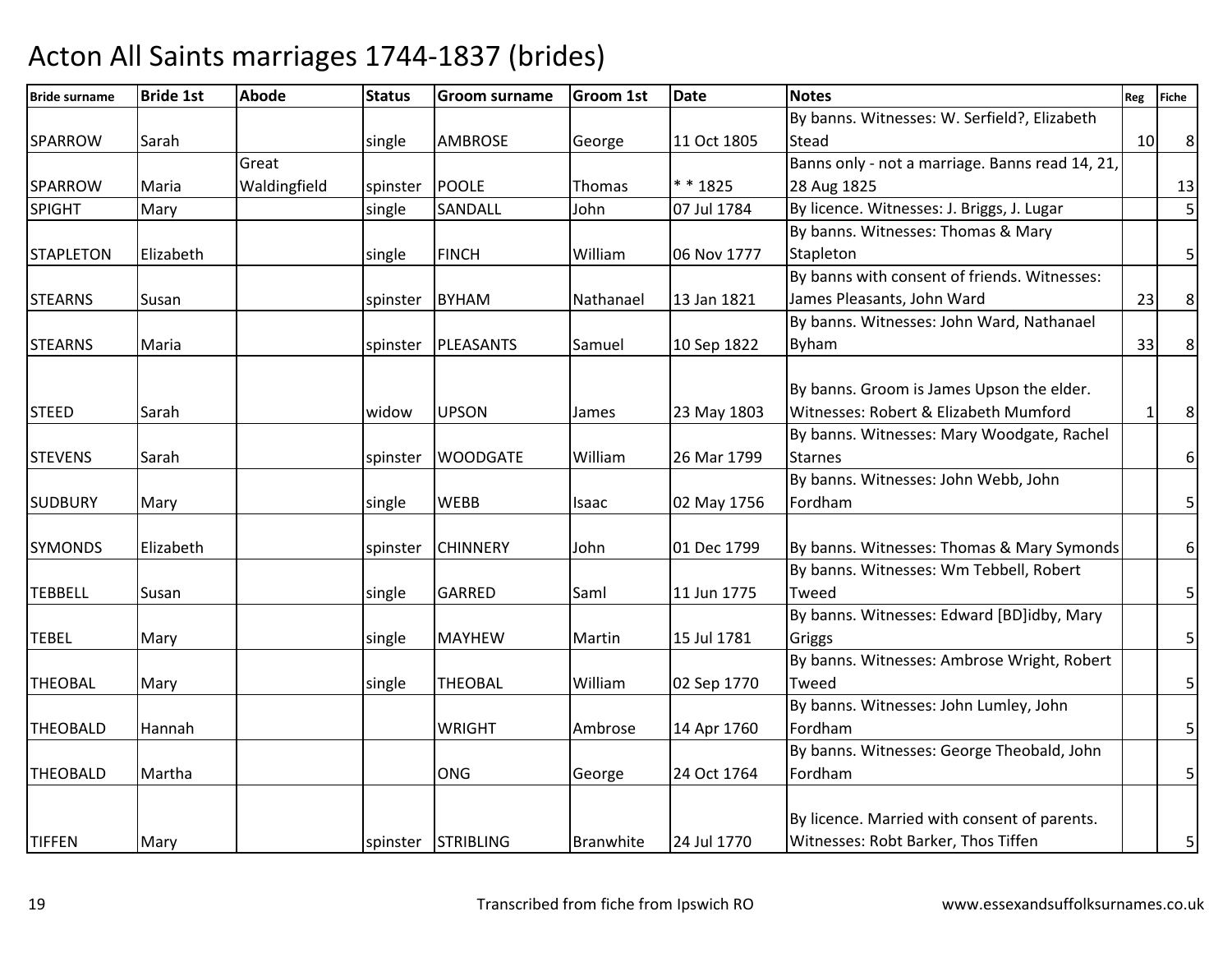| <b>Bride surname</b> | <b>Bride 1st</b> | <b>Abode</b> | <b>Status</b>  | <b>Groom surname</b> | <b>Groom 1st</b> | <b>Date</b> | <b>Notes</b>                                     | Reg | <b>Fiche</b>   |
|----------------------|------------------|--------------|----------------|----------------------|------------------|-------------|--------------------------------------------------|-----|----------------|
|                      |                  |              |                |                      |                  |             | By licence. Witnesses: John Tiffen, E. Todd,     |     |                |
| <b>TIFFEN</b>        | Elizabeth        |              | spinster       | <b>UNDERWOOD</b>     | John             | 15 Oct 1807 | Elizabeth Underwood                              | 17  | 8              |
|                      |                  |              |                |                      | George           |             |                                                  |     |                |
| <b>TIFFEN</b>        | Anna Ellis?      |              | spinster COE   |                      | John             | 18 Jul 1821 | By licence. Witnesses: Elizabeth & John Tiffen   | 27  | $\,8\,$        |
| <b>TIFFIN</b>        | Hannah           |              | spinster       | <b>BROWN</b>         | James            | 07 Apr 1783 | By licence. Witnesses: Eliz & Josh Hart          |     | 5              |
|                      |                  |              |                |                      |                  |             | By licence. Witnesses: James Ca*, A. M.          |     |                |
| <b>TODD</b>          | Elizabeth        |              | widow          | <b>TIFFEN</b>        | John             | 04 Sep 1804 | Pearson                                          | 8   | $\,8\,$        |
| <b>TODD</b>          | Elizabeth        |              |                | <b>CORDER</b>        |                  | 22 Nov 1808 | By licence. Witnesses: Mary Spring, John Tiffen  | 25  | $\,8\,$        |
|                      | Elizabeth        |              | spinster       |                      | <b>Thomas</b>    |             | By licence with consent of friends. Witnesses:   |     |                |
| <b>TODD</b>          | Catherine        |              | spinster SAWER |                      | William          | 16 Nov 1815 | Amos & Eliza Todd                                | 9   | $8\phantom{1}$ |
|                      |                  |              |                |                      |                  |             | By licence with consent of friends. Bride is 19. |     |                |
|                      |                  |              |                |                      |                  |             | Groom is William [S_]ackett jnr, "Aged 21        |     |                |
|                      |                  |              |                |                      |                  |             | years & upwards." witnesses: Amos & Eliza        |     |                |
| <b>TODD</b>          | Maria Sarah      |              |                | spinster [S_]ACKETT  | William          | 25 Nov 1818 | Todd                                             | 14  | $8\phantom{1}$ |
|                      |                  |              |                |                      | Henry            |             | By licence. Witnesses: James Nelson, Mary        |     |                |
| <b>TURNEY</b>        | Ann              |              | widow          | <b>BANNOCK</b>       | Wells            | 21 Oct 1823 | Peteh?                                           | 38  | $\,8\,$        |
|                      |                  |              |                |                      |                  |             | By banns. Witnesses: John Fordham, Robert        |     |                |
| <b>TWEED</b>         | Susannah         |              |                | <b>YORK</b>          |                  | 16 Nov 1760 | Tweed junior.                                    |     | 5              |
|                      |                  |              |                |                      | Henry            |             | By banns. Witnesses: Eliz Poulson, John          |     |                |
| <b>TWEED</b>         | Mary             |              |                | <b>SEAGER</b>        | Henry            | 30 Oct 1764 | Fordham                                          |     | 5              |
|                      |                  |              |                |                      |                  |             | By banns with consent of friends. Witnesses:     |     |                |
| <b>UPSON</b>         | Hannah           |              |                | spinster CO[OC]K     | William          | 25 Dec 1827 | George Duking, Mary Upson                        | 62  | $\bf 8$        |
|                      |                  |              |                |                      |                  |             |                                                  |     |                |
|                      |                  |              |                |                      |                  |             | By banns with consent of friends. Witnesses:     |     |                |
| <b>UPSON</b>         | Hannah           |              | spinster UPSON |                      | William          | 30 Nov 1832 | Daniel Upson, Al[b ]ina Upson                    | 85  | 9              |
|                      |                  |              |                |                      |                  |             | By banns. Witnesses: Robert Green, Robart        |     |                |
| <b>VICARS</b>        | Hannah           |              |                | <b>MORLEY</b>        | Thomas           | 06 Jul 1768 | Tweed                                            |     | 5              |
|                      |                  | Newton,      |                |                      |                  |             | Banns only - not a marriage. Banns read: 21, 28  |     |                |
| <b>WARD</b>          | Elizabeth        | Suffolk      | single         | <b>WARD</b>          | John             | ** 1789     | Jun, 05 Jul. 1789.                               |     | $6 \mid$       |
|                      |                  |              |                |                      |                  |             |                                                  |     |                |
| <b>WARD</b>          | Susanna          |              | spinster       | MILLS                | John             | 29 Sep 1827 | By banns. Witnesses: Sarah Upson, John Ward      | 59  | $\bf 8$        |
| <b>WARD</b>          | Hannah           |              | spinster       | <b>GROOM</b>         | William          | 27 Oct 1834 | witnesses: Joseph *ott, Isabella Ward            | 96  | $\overline{9}$ |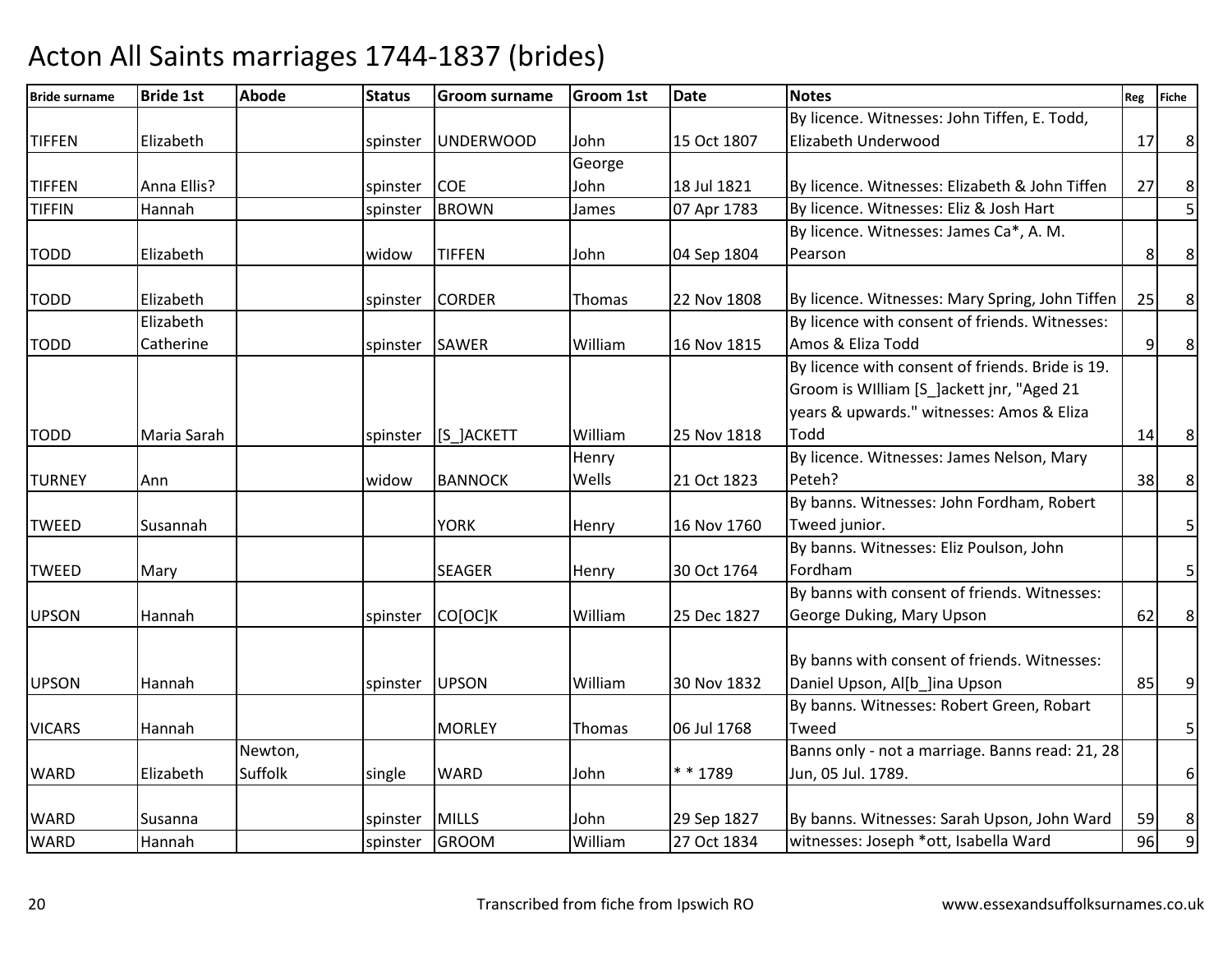| <b>Bride surname</b> | <b>Bride 1st</b> | <b>Abode</b>     | <b>Status</b>    | <b>Groom surname</b> | <b>Groom 1st</b> | <b>Date</b>   | <b>Notes</b>                                    | Reg | <b>Fiche</b>   |
|----------------------|------------------|------------------|------------------|----------------------|------------------|---------------|-------------------------------------------------|-----|----------------|
|                      |                  |                  |                  |                      |                  |               | By banns. Witnesses: Charles Poole, Mary Ann    |     |                |
| <b>WARREN</b>        | Sarah            |                  | spinster   POOLE |                      | George           | 05 Jan 1835   | Sparrow                                         | 100 | 9              |
|                      |                  |                  |                  |                      |                  |               | By banns. Witnesses: William Smith, Mary        |     |                |
| <b>WATERS</b>        | Ann              |                  |                  | RIPPENGALE           | Thomas           | 01 Feb 1766   | Rippengale                                      |     | 5 <sup>1</sup> |
|                      |                  |                  |                  |                      |                  |               | By banns with consent of friends. Witnesses:    |     |                |
| <b>WAYPOLE</b>       | Eliza            |                  | spinster         | <b>WARD</b>          | William          | 19 Nov 1820   | John & Eliza Ward                               | 22  | $\,8\,$        |
|                      |                  |                  |                  |                      |                  |               | Banns only - not a marriage. Banns read 04, 11, |     |                |
| <b>WHITTLE</b>       | Sarah            | Long Melford     | spinster         | PARMENTER            | John             | ** 1824       | 18 Jan 1824.                                    |     | 13             |
|                      |                  |                  |                  |                      |                  |               | Banns only - not a marriage. Banns were read    |     |                |
| <b>WILDEN</b>        | Mary             | <b>Monks Ely</b> |                  | <b>HURREL</b>        | James            | ** 1761       | on 28 Dec 1760, 4 & 11 Jan 1761.                |     | 5              |
|                      |                  |                  |                  |                      |                  |               |                                                 |     |                |
| <b>WILDING</b>       | Mary             |                  | spinster         | PARMENTER            | Robert           | 05 Nov 1824   | By banns. Witnesses: Sarah Smith, John Ward     | 46  | $\bf 8$        |
|                      |                  |                  |                  |                      |                  |               | By banns. Witnesses: Ben Williss, Martha        |     |                |
| <b>WILLES</b>        | Sarah            |                  | spinster         | <b>BREWSTER</b>      | Ambrose          | 20 Nov 1787   | <b>Brewster</b>                                 |     | 5              |
| <b>WILLIS</b>        | Mary             |                  | single           | <b>CANDLER</b>       | John             | 26 Feb 1744/5 | By banns                                        |     | $\mathbf{3}$   |
| <b>WILLIS</b>        | Anne             |                  | single           | <b>AMBROSE</b>       | George           | 30 Sep 1745   | By banns                                        |     | $\overline{3}$ |
|                      |                  |                  |                  |                      |                  |               |                                                 |     |                |
| <b>WILLIS</b>        | Mary             |                  | widow            | <b>MUMFORD</b>       | Robert           | 19 Oct 1809   | By banns. Witnesses: William & Elizabeth Finch  | 28  | 8              |
|                      |                  |                  |                  |                      |                  |               | By banns with consent of parents. Witnesses:    |     |                |
| <b>WILLIS</b>        | Elizabeth        |                  | spinster         | BEAN                 | William          | 10 Jan 1815   | William Starns, John Ward                       | 5   | $\bf 8$        |
|                      |                  |                  |                  |                      |                  |               |                                                 |     |                |
|                      |                  |                  |                  |                      |                  |               | By banns with consent of friends. Witnesses:    |     |                |
| <b>WILLIS</b>        | Rachel           |                  |                  | spinster GOLSON      | Edward           | 07 Nov 1815   | Anne Moye, Ambrose Brewster                     | 8   | $\,8\,$        |
|                      |                  |                  |                  |                      |                  |               | By banns. Witnesses: William & Elizh.           |     |                |
| <b>WOODGATE</b>      | Mary             |                  | spinster         | <b>LEAKS</b>         | Abraham          | 26 Apr 1804   | Woodgate                                        | 5   | $\,8\,$        |
|                      |                  |                  |                  |                      |                  |               | By banns. Witnesses: John Ward, Elizabeth       |     |                |
| <b>WOODGATE</b>      | Elizabeth        |                  | spinster RUST    |                      | John             | 30 Apr 1812   | <b>Mills</b>                                    | 33  | 8 <sup>1</sup> |
|                      |                  |                  |                  |                      |                  |               | By banns with consent of friends. Witnesses:    |     |                |
| <b>WOODGATE</b>      | Ann              |                  | spinster   ALLEN |                      |                  | 15 Feb 1825   | James Chinery, Eliz* Hammond                    | 47  | 8              |
|                      |                  |                  |                  |                      | James            |               |                                                 |     |                |
|                      |                  |                  |                  |                      |                  |               | By banns with consent of friends. Witnesses:    |     |                |
| <b>WOODGATE</b>      |                  |                  |                  | <b>BYHAM</b>         | Charles          | 27 Dec 1831   | James Mitchell, Mary Younger                    | 82  |                |
|                      | Ursula           |                  | widow            |                      |                  |               |                                                 |     | 9              |